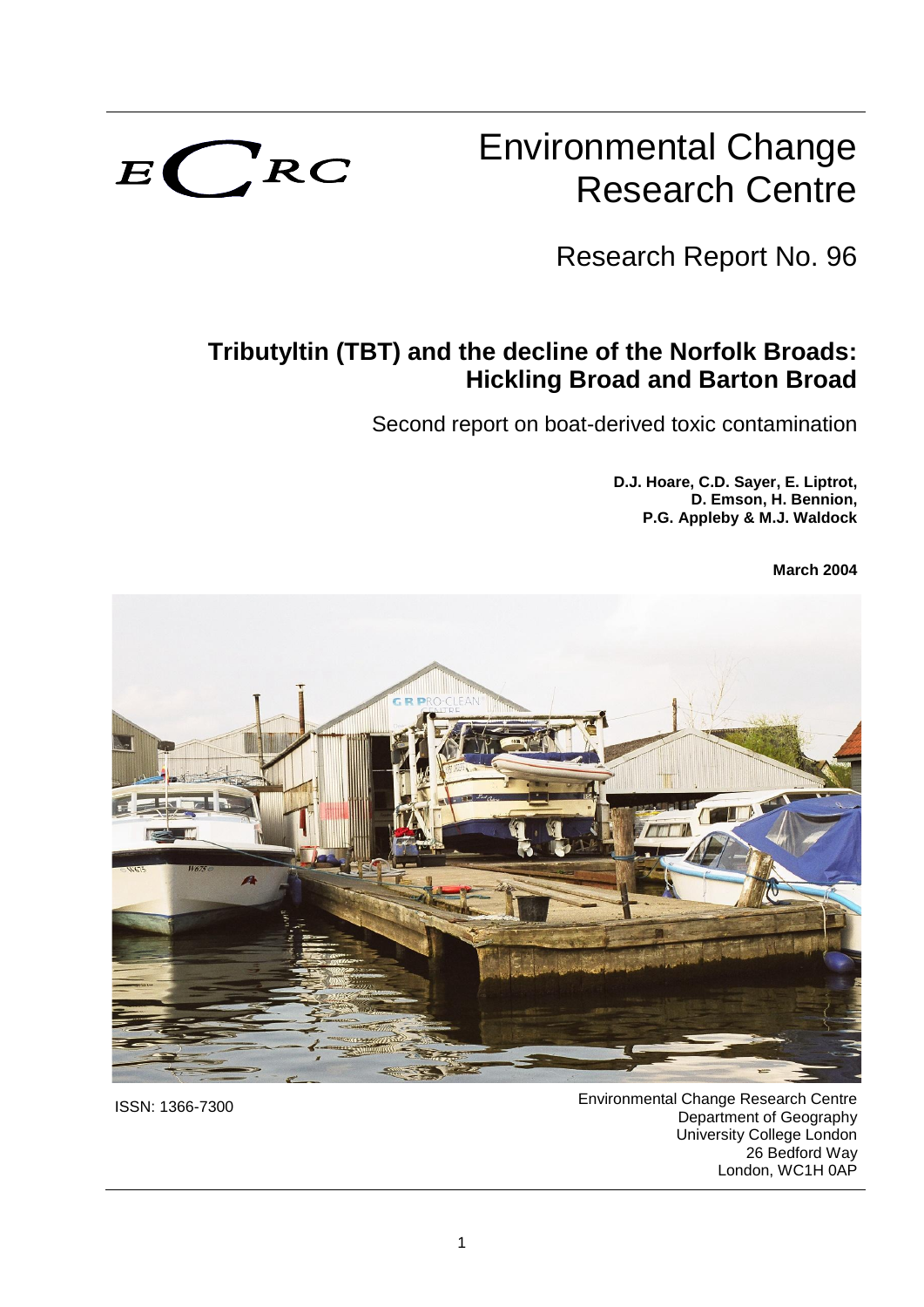#### **Executive Summary**

This study furthers the work of Sayer et al (2001), in which a model was presented regarding the collapse of the plant-dominated state in the aquatic ecosystem of the Norfolk Broads, E. England. The boat antifouling biocide tributyltin (TBT) was implicated as a toxic switching mechanism from evidence gathered in a palaeolimnological study of Wroxham Broad.

Replication and verification of this previous work has been conducted through analysis of sediment cores collected from two navigable lakes, Hickling Broad and Barton Broad. Organotin contamination, radiometric dating and remains of biological proxies were quantified through each core sequence. This palaeolimnological approach has allowed the history of the lake ecosystems to be established, with dates and TBT contamination concentrations linked to the observed biological changes. The data from Hickling Broad suggests, as at Wroxham Broad, that major changes in the biology of the lake were coincident with the first use of TBT. The Barton Broad core had high TBT concentrations which when compared to other dated cores from the site, demonstrated that plant loss had occurred in the lake, again close to the time that TBT was initially used in antifouling.

Our data suggest that the use of TBT as an antifoulant in freshwaters may have caused catastrophic ecological damage similar to that experienced in contaminated marine systems.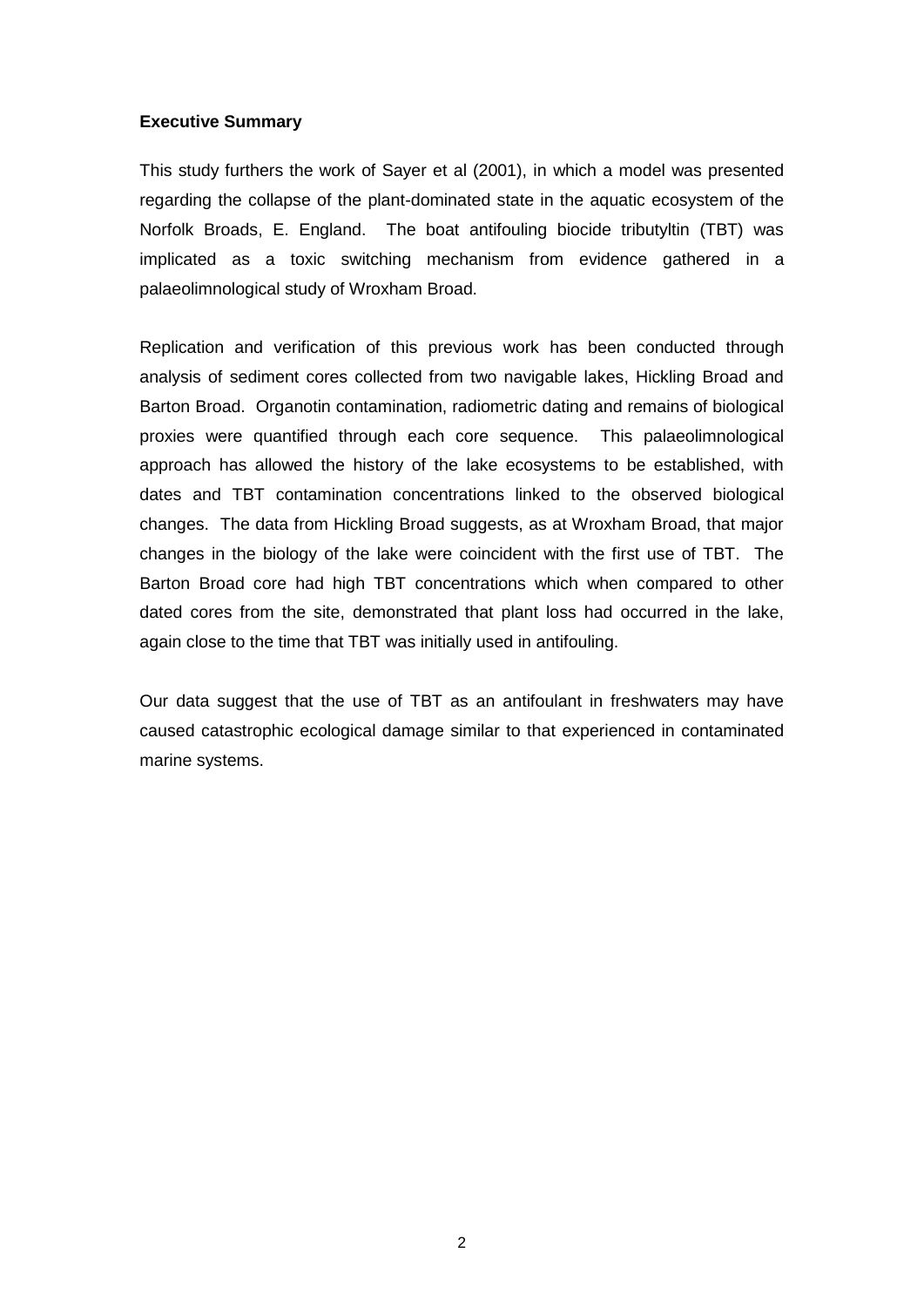| <b>List of Contributors</b> |                                                                                                                                           |
|-----------------------------|-------------------------------------------------------------------------------------------------------------------------------------------|
| <b>Daniel J. Hoare</b>      | Environmental Change Research Centre,<br>University College London, 26 Bedford Way,<br>London, WC1H 0AP.                                  |
| Carl D. Sayer               | Environmental Change Research Centre,<br>University College London, 26 Bedford Way,<br>London, WC1H 0AP.                                  |
| <b>Ellie Liptrot</b>        | Environmental Change Research Centre,<br>University College London, 26 Bedford Way,<br>London, WC1H 0AP.                                  |
| <b>Helen Bennion</b>        | Environmental Change Research Centre,<br>University College London, 26 Bedford Way,<br>London, WC1H 0AP.                                  |
| <b>David Emson</b>          | Environmental Change Research Centre,<br>University College London, 26 Bedford Way,<br>London, WC1H 0AP.                                  |
| Peter G. Appleby            | Environmental Radioactivity Research Centre,<br>Department of Mathematical Science, Room 425,<br>M & O Building, University of Liverpool. |
| Mike J. Waldock             | CEFAS Weymouth Laboratory, The Nothe,<br>Barrack Road, Weymouth, Dorset DT4 8UB                                                           |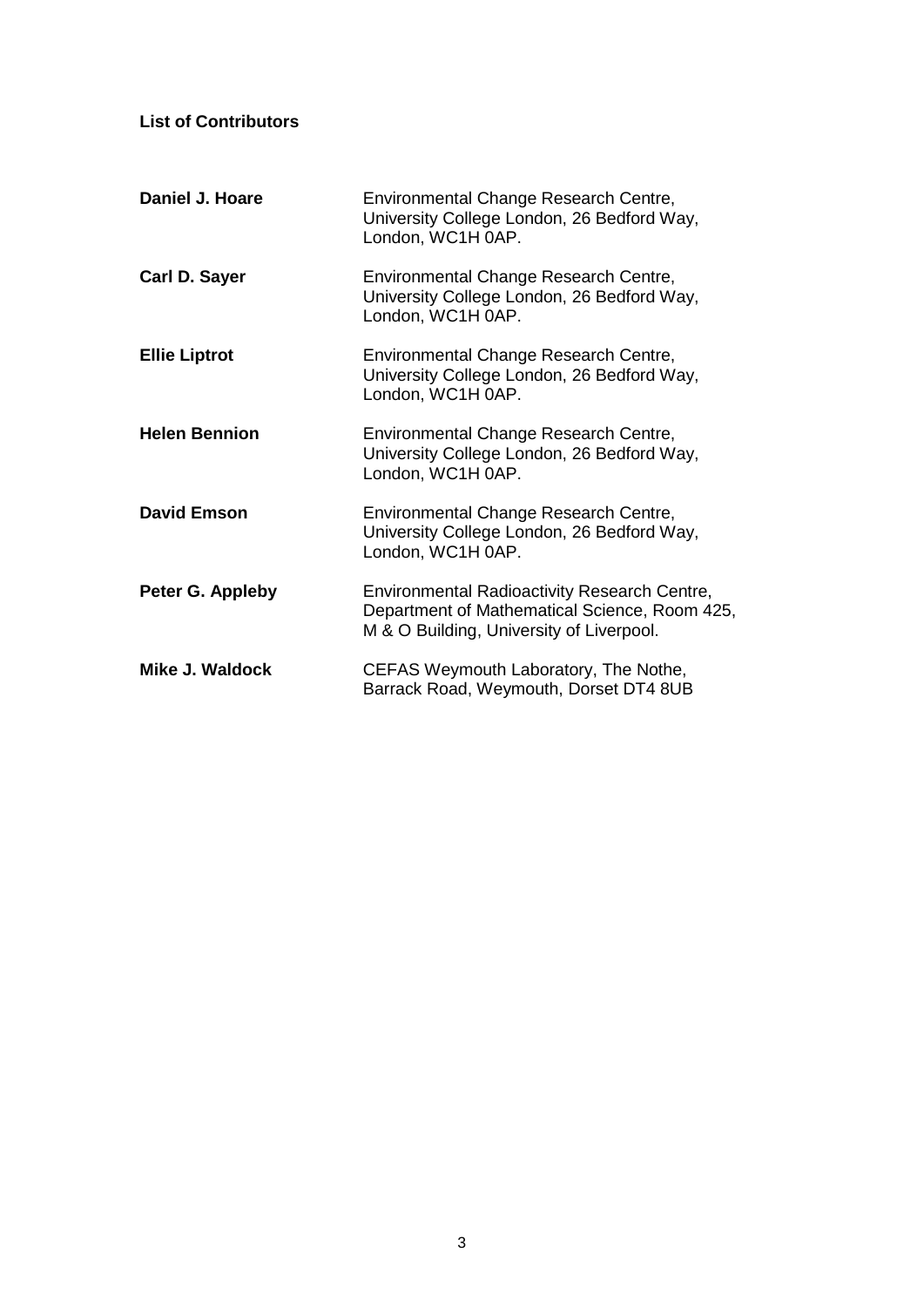#### **Table of Contents**

|                                 |                                                                                                    |                                                                                                                        | Page                                                         |
|---------------------------------|----------------------------------------------------------------------------------------------------|------------------------------------------------------------------------------------------------------------------------|--------------------------------------------------------------|
|                                 | <b>Executive summary</b>                                                                           |                                                                                                                        | $\overline{2}$                                               |
|                                 | <b>List of Contributors</b>                                                                        |                                                                                                                        | 3                                                            |
|                                 | <b>Table of Contents</b>                                                                           |                                                                                                                        | 4                                                            |
| 1                               | <b>Introduction</b>                                                                                |                                                                                                                        | 5                                                            |
| 1.1                             | Core sites and sampling                                                                            |                                                                                                                        | 5                                                            |
| $\overline{2}$                  | <b>Methods</b>                                                                                     |                                                                                                                        | $\overline{7}$                                               |
| 2.1<br>2.2<br>2.3<br>2.4<br>2.5 | Core extrusion<br>Radiometric dating<br>Organotin analysis<br>Lithostratigraphy<br>Biostratigraphy |                                                                                                                        | $\overline{7}$<br>$\overline{7}$<br>$\overline{7}$<br>8<br>8 |
| 3                               | <b>Results</b>                                                                                     |                                                                                                                        | 9                                                            |
| 3.1<br>3.2<br>3.3<br>3.4        | HICK1 radiometric dating<br>BART9 radiometric dating<br>Organotin profiles<br>Biostratigraphy      |                                                                                                                        | 9<br>12<br>15<br>17                                          |
| 4                               | <b>Discussion</b>                                                                                  |                                                                                                                        | 21                                                           |
| 5                               | <b>Conclusions</b>                                                                                 |                                                                                                                        | 23                                                           |
| 6                               | <b>References</b>                                                                                  |                                                                                                                        | 24                                                           |
|                                 | Appendix 1<br>Appendix 2<br>Appendix 3                                                             | Table of organotin concentration with depth<br>Biostratigraphy of HICK1<br>Biostratigraphy of dated Barton Broad cores | 26<br>27<br>28                                               |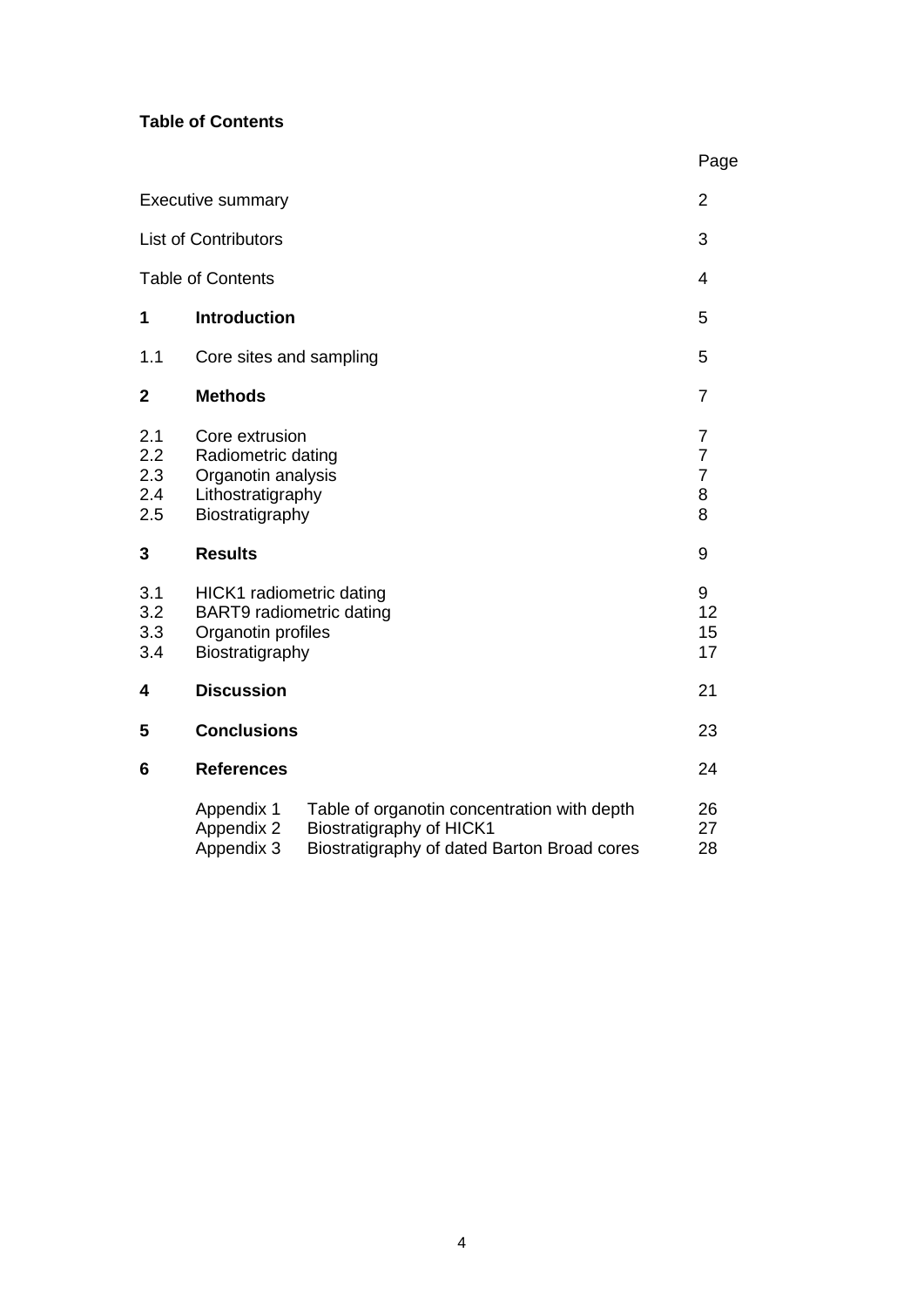#### **1 Introduction**

Following the work of Sayer et al. (2001) and Jackson et al. (in prep.), on the ecological impacts of the antifoulant biocide tributyltin (TBT) in the Norfolk Broads, E. England, further quantification of the contamination history in this region has been conducted. In these previous studies focusing on the palaeolimnological record of Wroxham Broad, loss of submerged plants in the early 1960's was found to occur coincident with the beginning of a strong TBT signal. A model was proposed whereby TBT contamination eliminated important invertebrate and zooplankton grazers leading to the breakdown of the internal ecological buffers of the plant dominated state and a consequent rapid shift to phytoplankton dominance. This study aims to replicate and verify this previous work. DEFRA funding has enabled the concentration of TBT and it's degradation products dibutyltin (DBT) and monobutyltin (MBT) to be determined in cores taken from Hickling Broad and Barton Broad.

#### **1.1 Core Sites and Sampling**

Hickling Broad is an internationally important wetland site designated as an NNR, Ramsar site and cSAC. It lies in the upper catchment of the River Thurne, in close proximity to the North Sea (see Fig 1). Intensive drainage of the surrounding lowlying grazing marsh, and saline clay deposits in the underlying aquifer, produce brackish water in the broad. It is shallow (<1.5 m) and holds populations of several species of macroalgal stoneworts (Characeae), including the Red Data Book species *Chara intermedia*. Barton Broad is a NNR and SSSI, fed by the River Ant, which drains a relatively large, predominantly arable catchment. This broad is also shallow (<1.8 m), but with sparse submerged plant coverage. It has been the focus of an extensive restoration programme initiated by the Broads Authority, which has included lake-wide sediment removal and biomanipulation of isolated bays. Both sites are popular boating areas and have at least one marina/boatyard along their edge.

Sediment cores were collected from the Heigham Corner area of Hickling Broad, core code HICK1, (National Grid Reference TG 421209), on 27/4/02 and from the Neatishead Arm of Barton Broad, core code BART9 (TG 355214), on 10/9/01 with a 7.4 cm I.D. Livingstone coring system.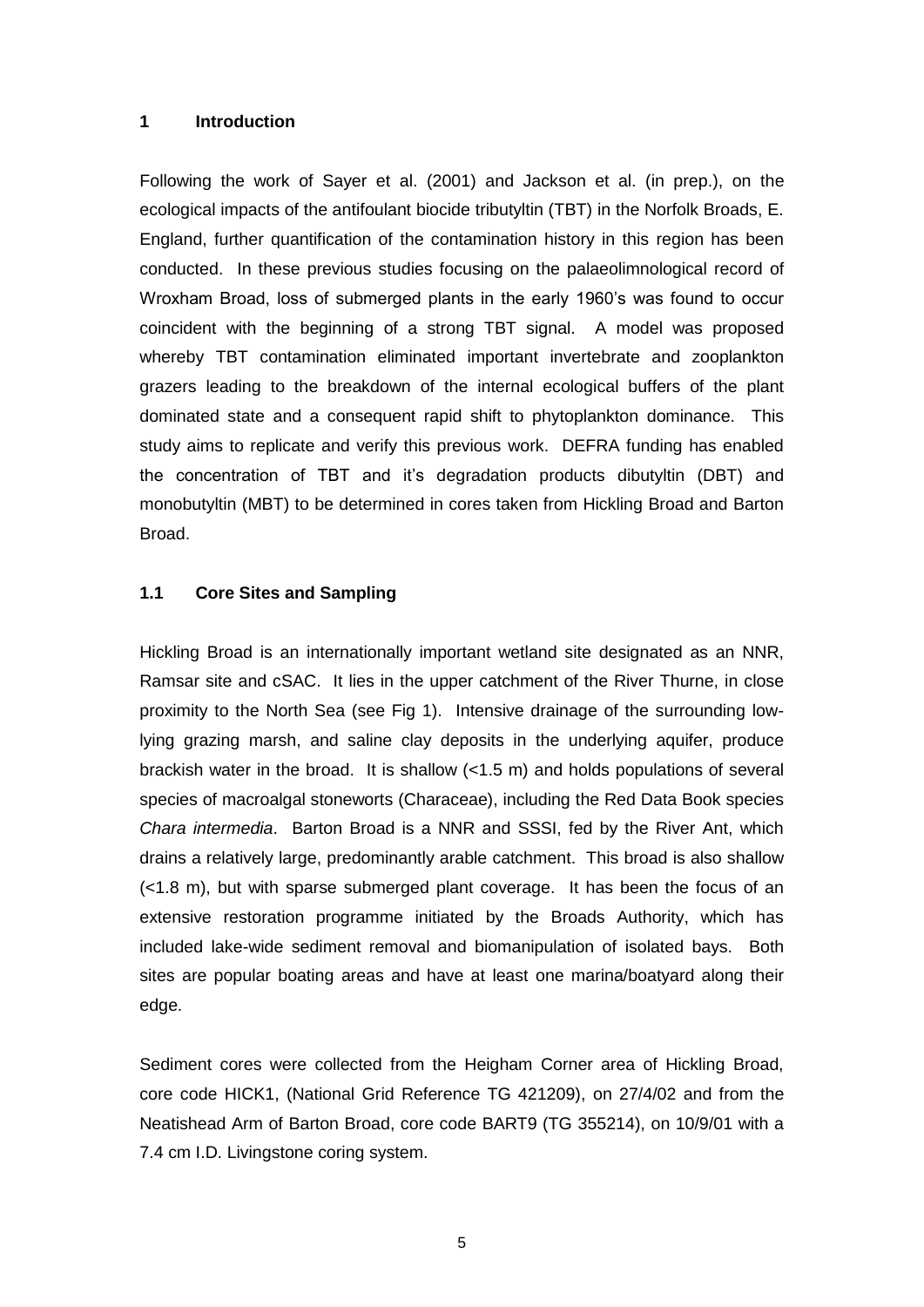

**Figure 1. Location of Hickling and Barton Broads**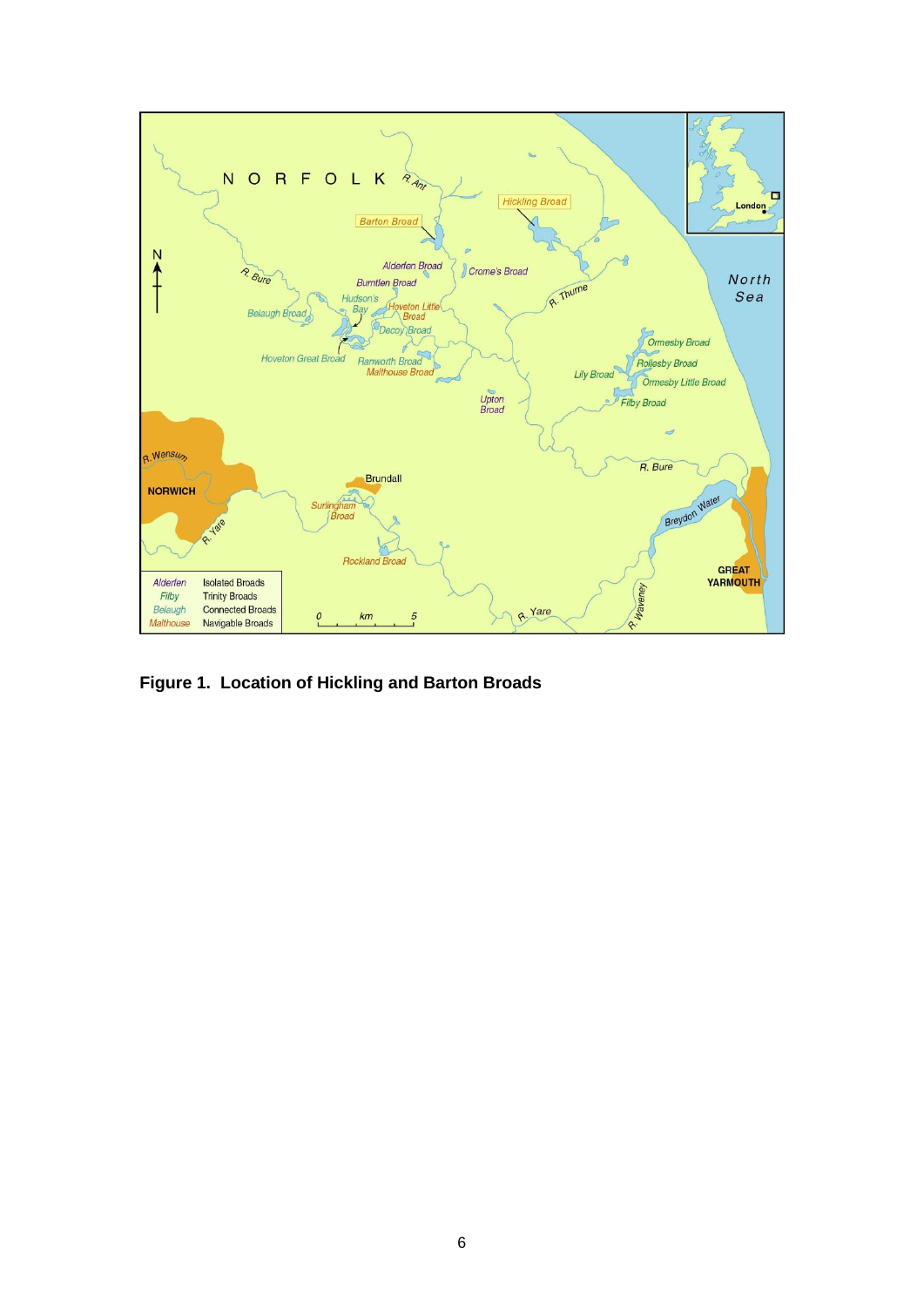#### **2 Methods**

#### **2.1 Core Extrusion**

Both HICK1 and BART9 extended back to basal medieval peat indicating that a complete sediment sequence was collected in each case. HICK1 was extruded at 0.5 cm and BART9 at 1 cm intervals respectively. Sub-samples for organotin analysis were removed from the centre of slices to avoid contamination during extrusion. In practice approximately 20  $cm<sup>3</sup>$  of wet sediment was placed in a 30 ml glass vial with a foil-lined lid. Samples were stored in the dark in a Cool-Box and frozen to  $-20^{\circ}$ C as quickly as possible. The sampling interval for organotin analyses through the HICK1 core was shorter than for BART9 as the overall sediment depth was smaller. This is reflected in the number of samples analysed for organotin, which was 13 for HICK1 and 18 from BART9. All other sediment samples for geochemical and macrofossil analyses were stored in plastic bags in the dark at  $4^{\circ}$ C.

#### **2.2 Radiometric dating**

Sediment samples from HICK1 and BART9 were analysed for  $210Pb$ ,  $226Ra$  and  $137Cs$ by direct gamma assay using Ortec HPGe GWL series well-type coaxial, low background intrinsic germanium detectors (Appleby et al. 1986).  $^{210}$ Ph was determined via its gamma emissions at  $46.5$ keV, and  $226$ Ra by the 295keV and 352keV  $\gamma$ -rays emitted by its daughter isotope  $^{214}$ Pb following 3 weeks storage in sealed containers to allow radioactive equilibration.  $137Cs$  and  $241Am$  were measured by their emissions at 662keV and 59.5keV respectively. The absolute efficiencies of the detectors were determined using calibrated sources and sediment samples of known activity. Corrections were made for the effect of self-absorption of low energy  $\gamma$ -rays within the sample (Appleby et al. 1992).

#### **2.3 Organotin analysis**

Organotin compounds were extracted from the sediment matrix by sodium hydroxide and methanol, converted to hydrides and partitioned into hexane. Derivatives were then analysed by gas chromatography with flame photometric detection (GC-FPD) (Waldock et al. 1989). The detection limit for the method was approximately 2 ng  $g^{-1}$ for all organotin species identified. Operationally this detection limit was slightly

7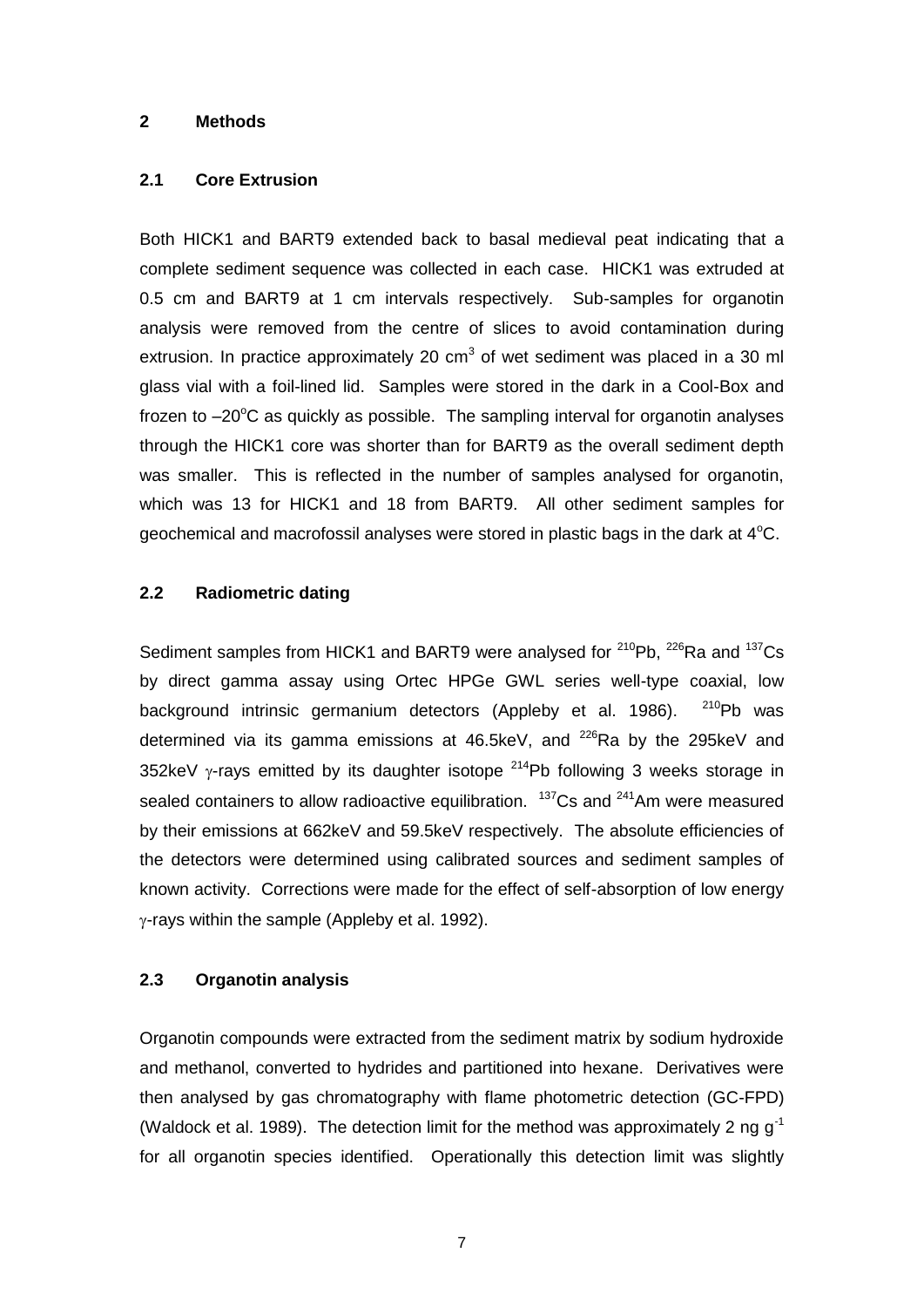higher, in response to the percentage recovery of an internal standard added to each sample prior to extraction.

#### **2.4 Lithostratigraphy**

Percentage water content of each sediment sample was determined by drying a weighed sub-sample in a crucible to constant mass at 105°C and by calculating weight loss. Subsequently percentage organic matter and carbonate were determined using standard loss-on-ignition (LOI) procedures (Dean 1974).

#### **2.5 Biostratigraphy**

Sub-fossil diatoms and macrofossils were extracted and analysed using standard procedures (Battarbee et al. 2001; Birks 2001). Principal Component Analysis (PCA) was used to explore the main patterns of variation in the diatom data and to determine degree of assemblage change throughout the core (expressed as PCA axis 1 scores) using CANOCO version 4 (ter Braak & Smilauer 1998). Macrofossil data from HICK1 was expressed as number of remains per g (dry weight) cm<sup>-3</sup>, to correct for the increase in sediment density found down the core.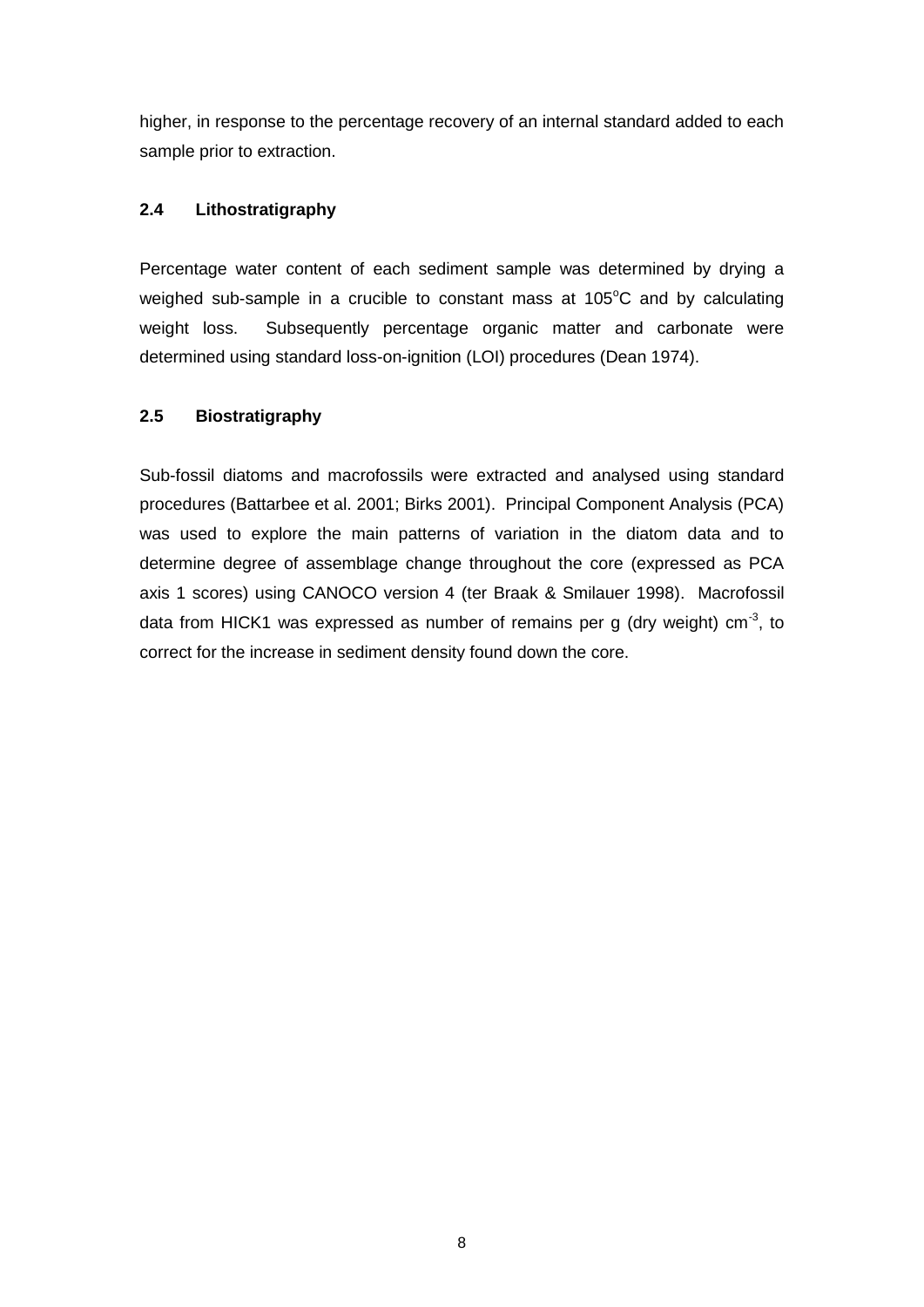#### **3 Results**

#### **3.1 HICK1 radiometric dating**

The results of radiometric analyses for core HICK1 are given in Table 1 and shown graphically in Figure 2.

#### *Lead-210 Activity*

Total <sup>210</sup>Pb activity reaches equilibrium with the supporting  $226$ Ra at a depth of around 23 cm (Figure 2a). Unsupported  $^{210}$ Pb activities, calculated by subtracting  $^{226}$ Ra activity from total <sup>210</sup>Pb activity, declines relatively slowly with depth in the top 10 cm of the core. At this point there is a relative abrupt change in the gradient of the profile (Figure 2b), with a much steeper rate of decline in the deeper sediments. Within this deeper zone the profile more or less follows an exponential relationship, apart from a possible non-monotonic feature near the base of the <sup>210</sup>Pb record.

#### *Artificial Fallout Radionuclides*

 $137$ Cs activity versus depth profile (Figure 2c) has a relatively well-resolved peak between 13-16 cm that almost certainly records the 1963 fallout maximum from the atmospheric testing of nuclear weapons. This interpretation is supported by the detection of traces of  $^{241}$ Am in the 14.5-15.5 cm sample.

#### *Core Chronology*

Figure 3 shows  $210Pb$  dates calculated using the CRS and CIC dating models (Appleby & Oldfield 1978), together with the 1963 depth determined from the  $^{137}Cs$ stratigraphy. The CRS model places 1963 at a depth of 11.75 cm, significantly above the depth suggested by the  $137$ Cs record. The CIC model gives a better agreement, placing 1963 at a depth of 14 cm, though dates calculated by this model are generally more irregular. Better results, also shown in Figure 3 and given in detail in Table 1, are obtained by the CRS model using the 1963  $137$ Cs date as a reference point (Appleby 2002). These calculations suggest that since 1950 sedimentation rates have fluctuated between 0.031-0.055 g cm<sup>-2</sup>  $y<sup>-1</sup>$ , with a mean value of 0.041  $\pm$  0.009 g cm<sup>-2</sup> y<sup>-1</sup> (0.31 cm y<sup>-1</sup>). They also suggest that sedimentation rates were significantly lower during the period 1920-50, but because of the low  $^{210}Pb$ concentrations below 15 cm, dating values from this period have a larger uncertainty attached.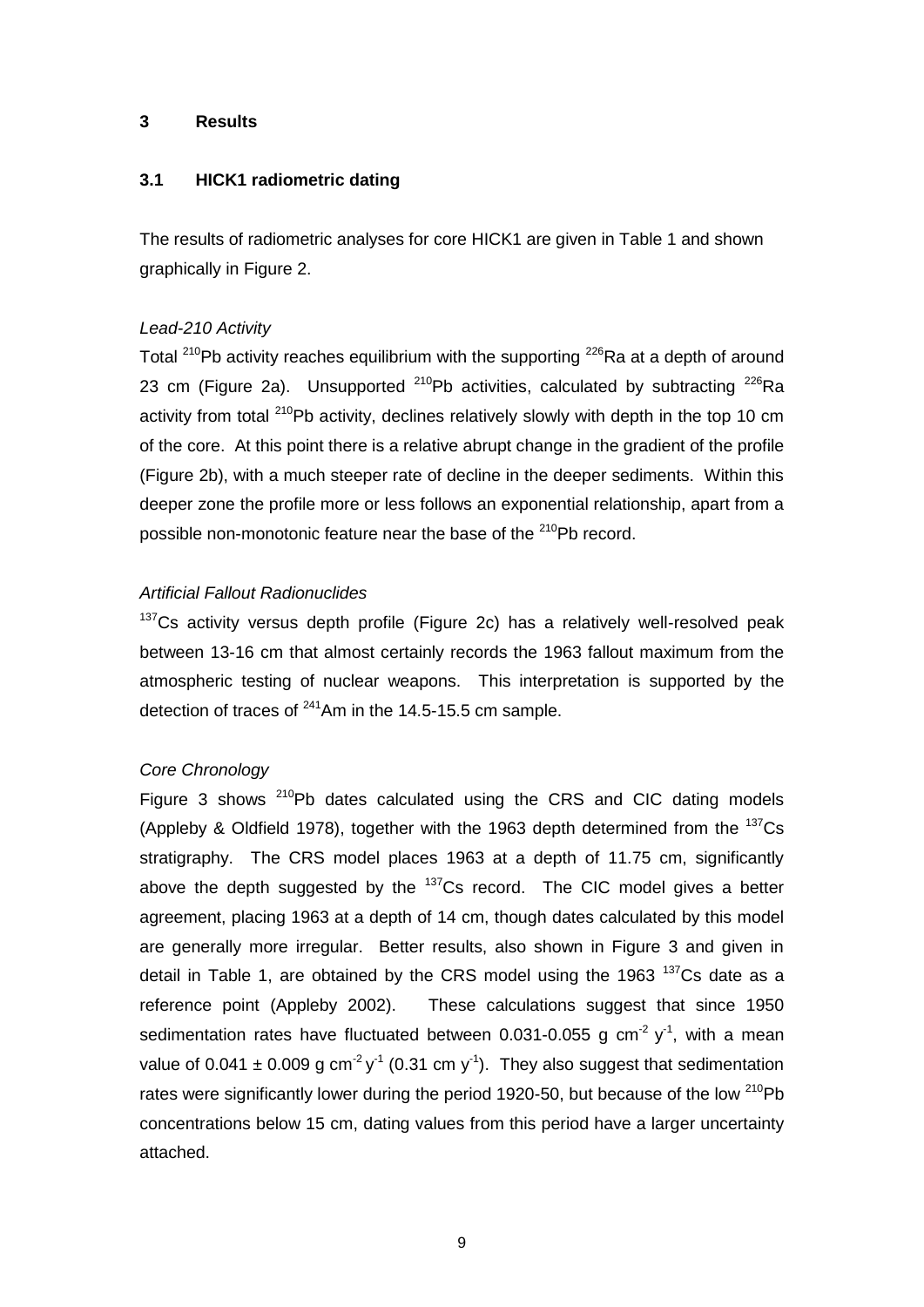| Depth |        | Chronology    |                |                         | <b>Sedimentation Rate</b> |                                                       |           |
|-------|--------|---------------|----------------|-------------------------|---------------------------|-------------------------------------------------------|-----------|
| cm    | g<br>2 | Date<br>cm AD | Age<br>y       | $\pm$                   |                           | g cm <sup>-2</sup> y <sup>-1</sup> cm y <sup>-1</sup> | $\pm$ (%) |
| 0.0   | 0.00   | 2002          | 0              |                         |                           |                                                       |           |
| 1.0   | 0.07   | 2001          | 1              | 1                       | 0.055                     | 0.67                                                  | 11.9      |
| 2.0   | 0.18   | 1999          | 3              | 2                       | 0.054                     | 0.57                                                  | 12.7      |
| 3.0   | 0.29   | 1997          | 5              | 2                       | 0.053                     | 0.50                                                  | 13.4      |
| 4.0   | 0.40   | 1995          | $\overline{7}$ | $\overline{2}$          | 0.053                     | 0.44                                                  | 14.2      |
| 5.0   | 0.50   | 1993          | 9              | $\overline{2}$          | 0.052                     | 0.44                                                  | 14.9      |
| 6.0   | 0.62   | 1990          | 12             | 2                       | 0.050                     | 0.40                                                  | 16.2      |
| 7.0   | 0.74   | 1988          | 14             | 2                       | 0.047                     | 0.36                                                  | 17.4      |
| 8.0   | 0.86   | 1985          | 17             | 2                       | 0.043                     | 0.36                                                  | 18.1      |
| 9.0   | 0.99   | 1982          | 20             | $\overline{\mathbf{c}}$ | 0.039                     | 0.31                                                  | 18.3      |
| 10.0  | 1.11   | 1979          | 23             | 3                       | 0.035                     | 0.29                                                  | 18.9      |
| 11.0  | 1.25   | 1975          | 27             | 3                       | 0.037                     | 0.29                                                  | 20.5      |
| 12.0  | 1.38   | 1971          | 31             | 4                       | 0.038                     | 0.27                                                  | 22.1      |
| 13.0  | 1.52   | 1968          | 34             | 4                       | 0.043                     | 0.26                                                  | 23.6      |
| 14.0  | 1.69   | 1964          | 38             | 5                       | 0.046                     | 0.27                                                  | 26.8      |
| 15.0  | 1.87   | 1960          | 42             | 9                       | 0.037                     | 0.21                                                  | 30.8      |
| 16.0  | 2.06   | 1956          | 46             | 10                      | 0.031                     | 0.16                                                  | 46.8      |
| 17.0  | 2.24   | 1949          | 54             | 11                      | 0.042                     | 0.14                                                  | 62.7      |
| 18.0  | 2.45   | 1940          | 63             | 13                      | 0.035                     | 0.12                                                  | 60.9      |
| 19.0  | 2.66   | 1931          | 72             | 15                      | 0.025                     | 0.11                                                  | 53.3      |
| 20.0  | 2.88   | 1922          | 81             | 16                      | 0.014                     | 0.11                                                  | 45.6      |

**Table 1**. **<sup>210</sup>Pb chronology of Hickling Broad core HICK1 (dated using the corrected CRC model)**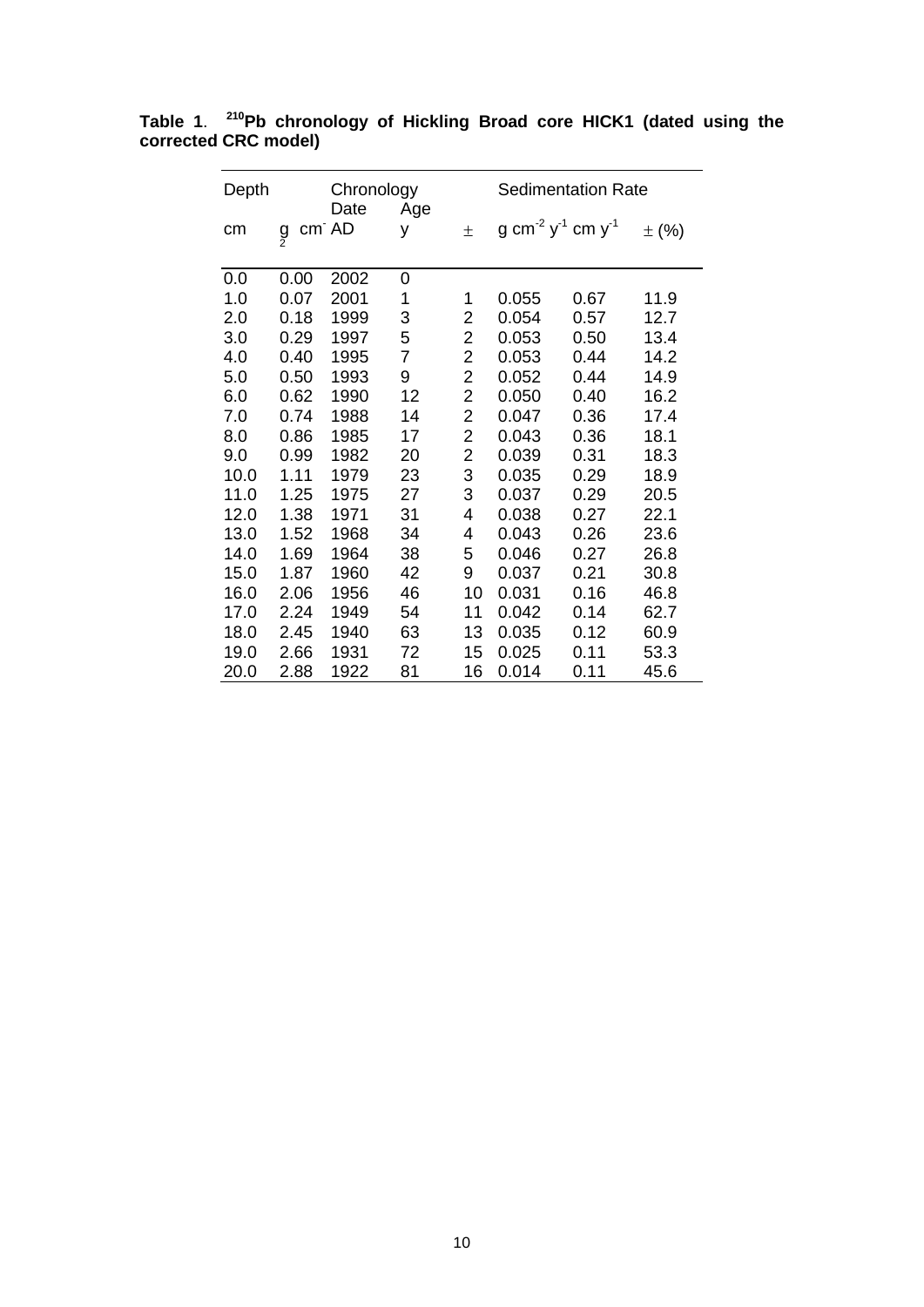

**Figure 2. Fallout radionuclides in the Hickling Broad core HICK1 showing (a) total and supported <sup>210</sup>Pb, (b) unsupported <sup>210</sup>Pb, (c) <sup>137</sup>Cs and <sup>241</sup>Am concentrations versus depth.** 



**Figure 3. Radiometric chronology of Hickling Broad core HICK1 showing the CRS and CIC model <sup>210</sup>Pb dates and the 1963 depth determined from the <sup>137</sup>Cs stratigraphy. Also shown are the corrected <sup>210</sup>Pb dates and sedimentation rates calculated using the <sup>137</sup>Cs date as a reference level.**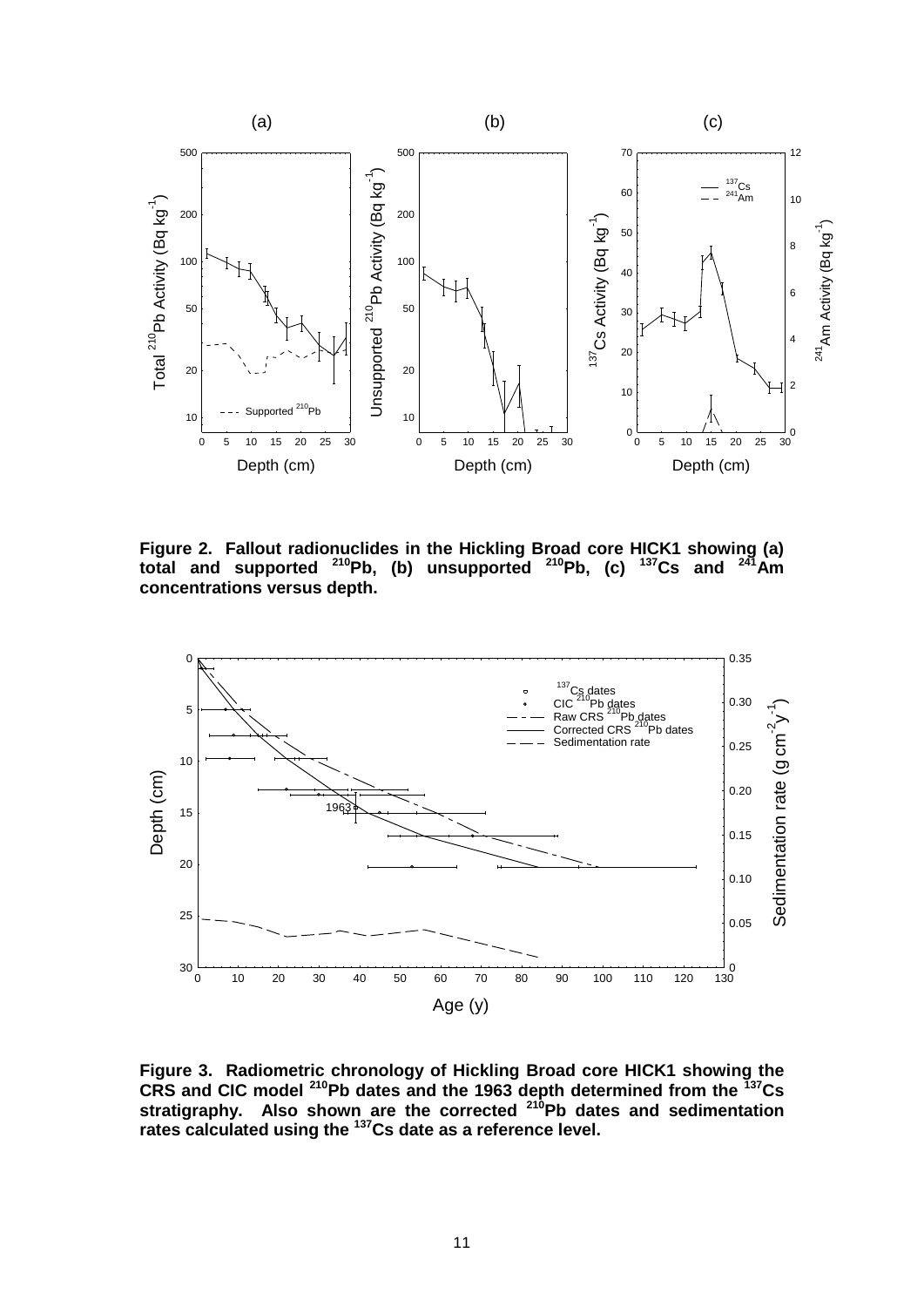#### **3.2 BART9 radiometric dating**

The results of the radiometric analyses for core BART9 are given in Table 2 and shown graphically in Figure 4.

#### *Lead-210 Activity*

 $210Pb$  concentrations in excess of the supporting  $226Ra$  were above limits of detection down to a depth of between 25-35 cm. Unsupported  $^{210}$ Pb concentrations (Figure 4b) were however very low. The mean value was just  $16 \pm Bq$  kg<sup>-1</sup>, implying a <sup>210</sup>Pb dating horizon of not more than  $c.30$  vears. The unsupported  $210Pb$  inventory in the core was 950 Bq m<sup>-2</sup>. This corresponds to a mean <sup>210</sup>Pb supply rate of 30 Bq m<sup>-2</sup> y<sup>-1</sup>, around 50% of the estimated atmospheric flux.

#### *Artificial Fallout Radionuclides*

The <sup>137</sup>Cs activity has a relatively well-resolved peak at a depth of  $30.5 \pm 4.5$  cm (Figure 4c) recording the 1963 fallout maximum from the atmospheric testing of nuclear weapons.

#### *Core Chronology*

Figure 5 compares <sup>210</sup>Pb dates calculated using the CRS model (Appleby et al. 1978) with the 1963 date determined from the  $137$ Cs record. Use of the CIC model was precluded by the non-monotonic variation in unsupported  $210Pb$  activity. The initial  $210$ Pb results place 1963 at a depth of 20.5 cm, significantly above the depth of the  $137$ Cs peak. The discrepancy is almost certainly due to errors in the  $210$ Pb inventory arising from the very low concentrations. Revised <sup>210</sup>Pb dates were calculated using the <sup>137</sup>Cs date as a reference point (Appleby 2002). The corrected results, also shown in Figure 5 and given in detail in Table 2a, suggest significant fluctuations in the net rate of accumulation of sediment during the past 50 years, ranging from ~0.5 cm  $y<sup>-1</sup>$  in the late 1950s and late 1970s to 1.3 cm  $y<sup>-1</sup>$  in the late 1960s and late 1990s. Since the validity of the CRS model in this environment is questionable, Table 2b presents an alternative chronology using the mean sedimentation rate of  $0.15 \pm 0.02$ g cm<sup>-2</sup> y<sup>-1</sup> determined from the <sup>210</sup>Pb and <sup>137</sup>Cs records. Differences between the two chronologies are however for the most part fairly small.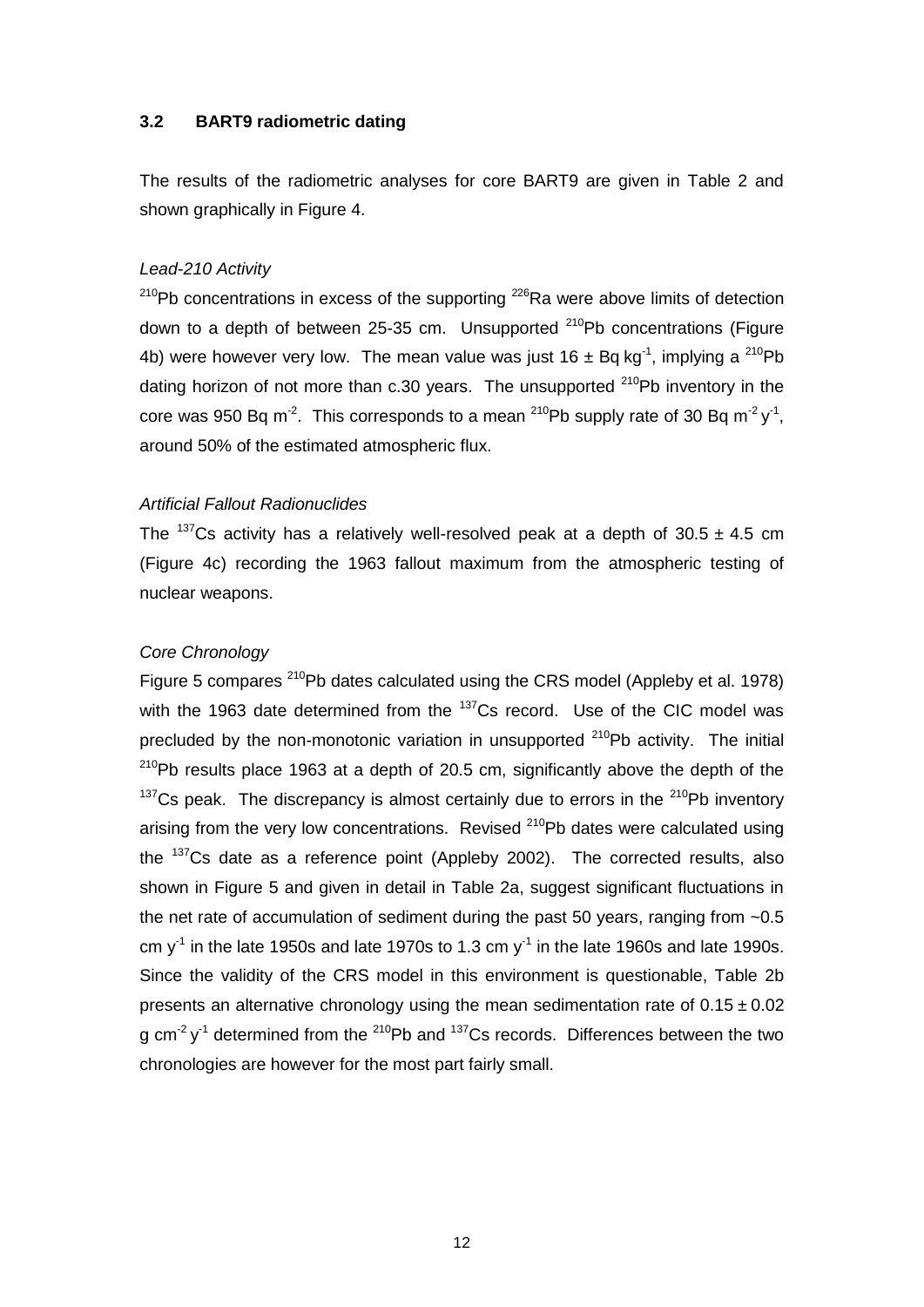## **Table 2. Radiometric chronology of Barton Broad core BART9**

| (a) Corrected CRS model |
|-------------------------|
|                         |

| Depth |     | Chronology |     |    | <b>Sedimentation Rate</b>                             |      |           |
|-------|-----|------------|-----|----|-------------------------------------------------------|------|-----------|
|       |     | Date       | Age |    |                                                       |      |           |
| cm    | à   | cm AD      | у   | 土  | g cm <sup>-2</sup> y <sup>-1</sup> cm y <sup>-1</sup> |      | $\pm$ (%) |
|       |     |            |     |    |                                                       |      |           |
| 0.0   | 0.0 | 2001       | 0   | 0  |                                                       |      |           |
| 0.5   | 0.0 | 2001       | 0   | 1  | 0.16                                                  | 1.38 | 46.3      |
| 5.5   | 0.8 | 1997       | 4   | 2  | 0.21                                                  | 1.25 | 62.8      |
| 10.5  | 1.6 | 1993       | 8   | 3  | 0.21                                                  | 0.83 | 61.5      |
| 15.5  | 2.6 | 1985       | 16  | 4  | 0.09                                                  | 0.50 | 30.7      |
| 20.5  | 3.6 | 1973       | 28  | 6  | 0.09                                                  | 0.66 | 48.0      |
| 25.5  | 4.7 | 1970       | 31  | 6  | 0.57                                                  | 1.48 | 28.3      |
| 30.5  | 5.9 | 1966       | 35  | 5  | 0.12                                                  | 0.62 | 16.8      |
| 35.5  | 7.1 | 1954       | 47  | 11 | 0.07                                                  | 0.40 | 16.8      |

### **(b)** Assuming a uniform sedimentation rate

| Depth |     | Chronology |     |   | <b>Sedimentation Rate</b>                             |      |           |
|-------|-----|------------|-----|---|-------------------------------------------------------|------|-----------|
|       |     | Date       | Age |   |                                                       |      |           |
| cm    | ă   | cm AD      | у   | 土 | g cm <sup>-2</sup> y <sup>-1</sup> cm y <sup>-1</sup> |      | $\pm$ (%) |
| 0.0   | 0.0 | 2001       | 0   |   |                                                       |      |           |
| 0.5   | 0.0 | 2001       | 0   | 0 | 0.15                                                  | 1.04 | 17.5      |
| 5.5   | 0.8 | 1996       | 5   | 1 | 0.15                                                  | 0.93 | 17.5      |
| 10.5  | 1.6 | 1990       | 11  | 2 | 0.15                                                  | 0.80 | 17.5      |
| 15.5  | 2.6 | 1983       | 18  | 3 | 0.15                                                  | 0.74 | 17.5      |
| 20.5  | 3.6 | 1976       | 25  | 4 | 0.15                                                  | 0.72 | 17.5      |
| 25.5  | 4.7 | 1969       | 32  | 6 | 0.15                                                  | 0.65 | 17.5      |
| 30.5  | 5.9 | 1961       | 40  | 7 | 0.15                                                  | 0.62 | 17.5      |
| 35.5  | 7.1 | 1953       | 48  | 8 | 0.15                                                  | 0.63 | 17.5      |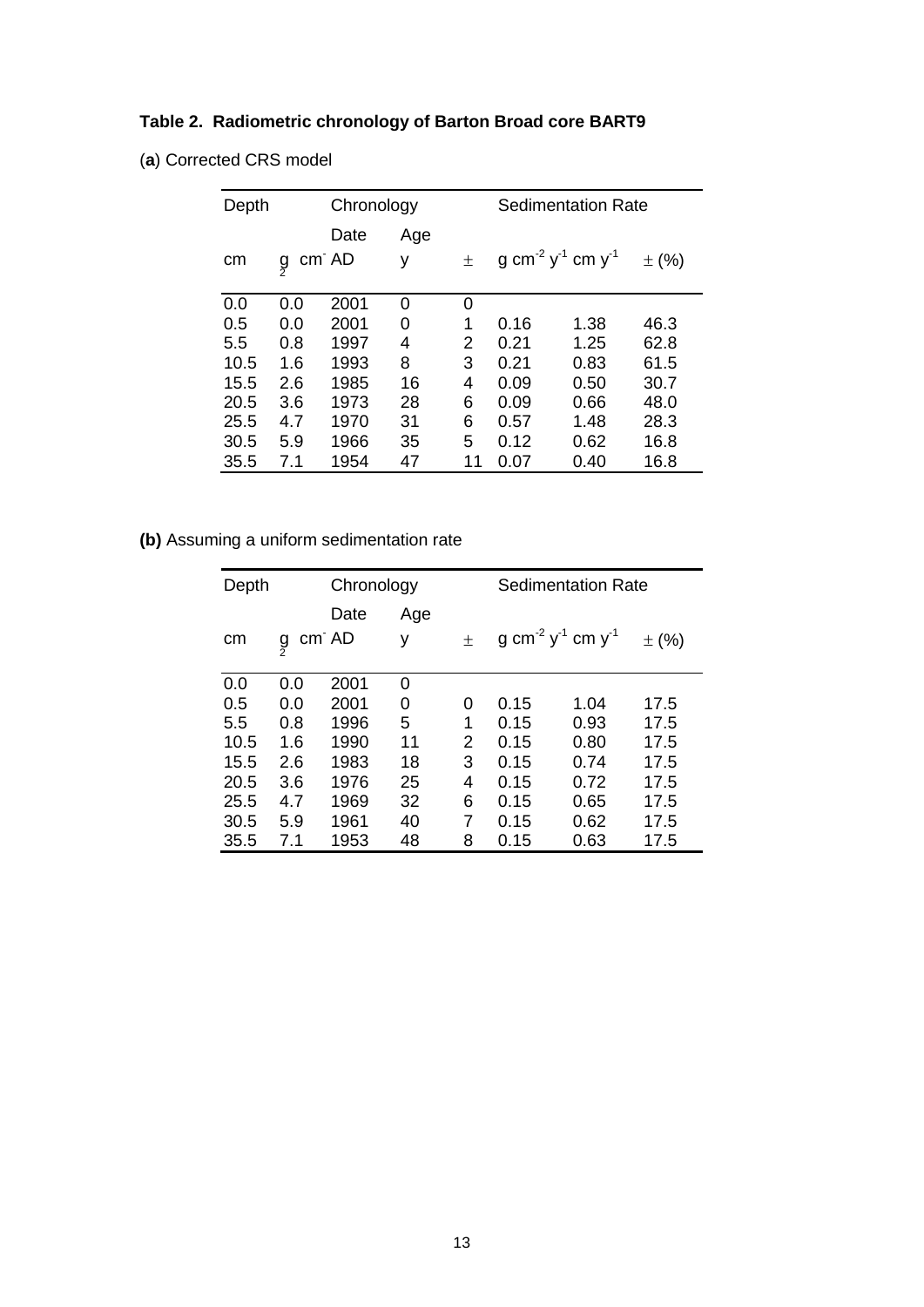

**Figure 4. Fallout radionuclides in Barton Broad core BART9 showing (a) total and supported <sup>210</sup>Pb, (b) unsupported <sup>210</sup>Pb, (c) <sup>137</sup>Cs concentrations versus depth.** 



**Figure 5. Radiometric chronology of Barton Broad core BART9 showing the CRS model <sup>210</sup>Pb dates and the 1963 depth determined from the <sup>137</sup>Cs stratigraphy. Also shown are corrected CRS model dates calculated using the <sup>137</sup>Cs date as a reference point, and the sedimentation rate versus time.**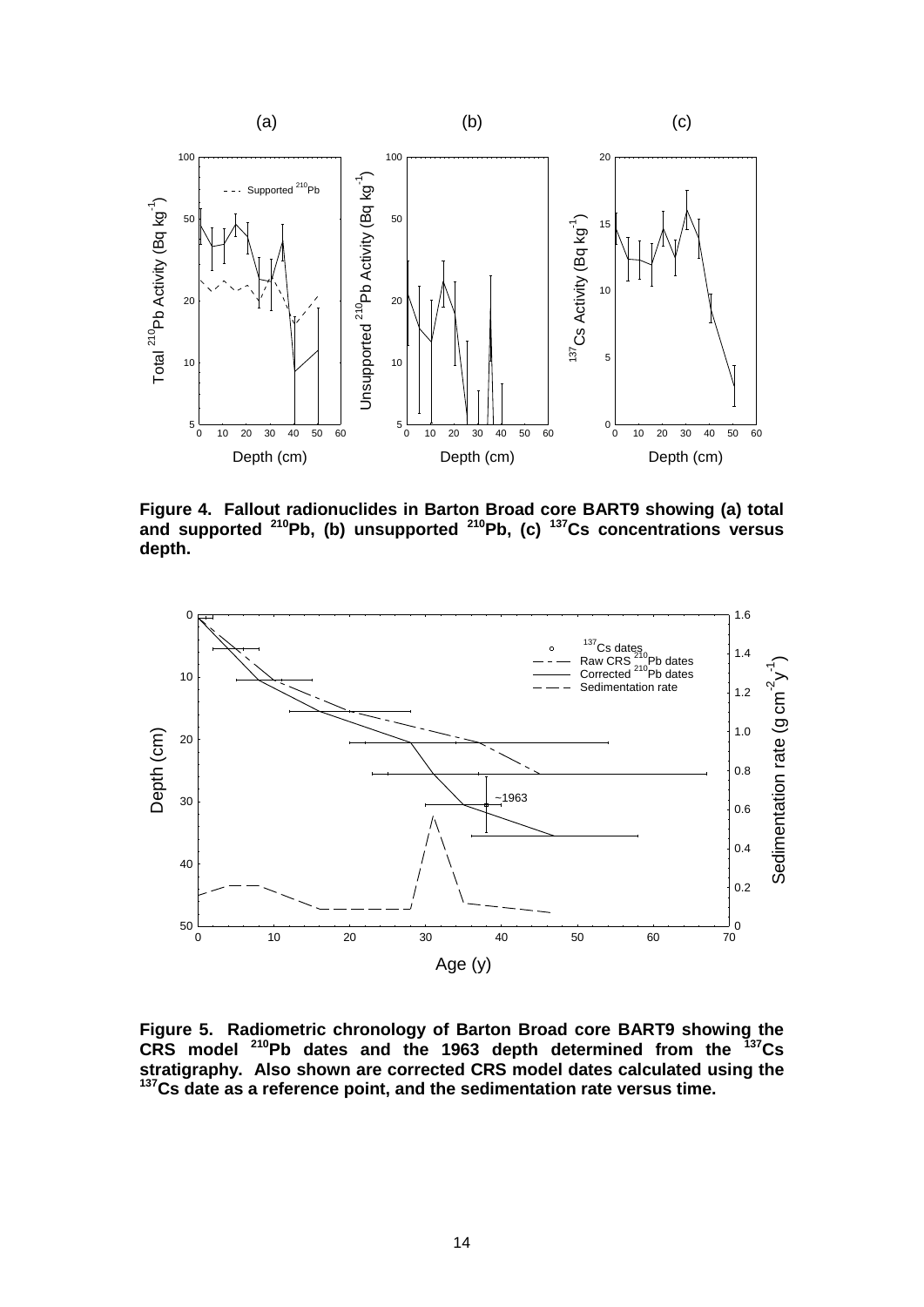#### **3.3 Organotin profiles**

Organotin profiles for core HICK1 and BART9 are given in Figures 6 and 7 respectively (see Appendix 1 for concentration results). The main breakdown processes of TBT in the environment are UV radiation and biological degradation, with stepwise dealkylation to DBT, monobutyltin (MBT) and ultimately elemental tin.

HICK1 has a TBT concentration range of 55-102 ng  $g^{-1}$  between 12-1 cm (dated 1971  $\pm$  4 yrs – 2001  $\pm$  1 yr), declining steadily towards the sediment surface. Below 12 cm no TBT was detected in HICK1. The small amount (13 ng  $q^{-1}$  TBT) detected at 27 cm is well below the oldest dated depth at 20 cm (1922  $\pm$  16 yrs). Contamination with younger sediment at the time of sample collection, or a mis-identified peak occurring at the same retention time as TBT during the GC-FPD analysis, are probable causes of this erroneous result. No detectable concentrations of monobutyltin were found in HICK1 at any depth.

BART9 has a high TBT concentration between 36-9 cm (dated 1954  $\pm$  11 yrs – 1993  $\pm$  3 yrs), with levels in the region of 250 ng g<sup>-1</sup>. There is then a decline towards the surface and lower down there is a tailing off to 51 cm, the lowest depth analysed. This lowest measured depth is beyond the range of the <sup>210</sup>Pb dating for this core. The lowest dated depth is 36 cm, aged at 1953-54 using both models presented in Tables 2a and 2b. All depths analysed for TBT in BART9 gave a positive result. The very large data point at 24 cm (4051 ng  $g<sup>-1</sup> TBT$ , 271 ng  $g<sup>-1</sup> DBT$ ) is almost certainly the result of a TBT containing paint flake being present in the sediment sample analysed (B. Jones, pers. comm.). The date of this sample, using the corrected CRS model (Table 2a) is given as 1970  $\pm$  6 yrs, a period of intense TBT-based antifouling paint use in the Norfolk Broads.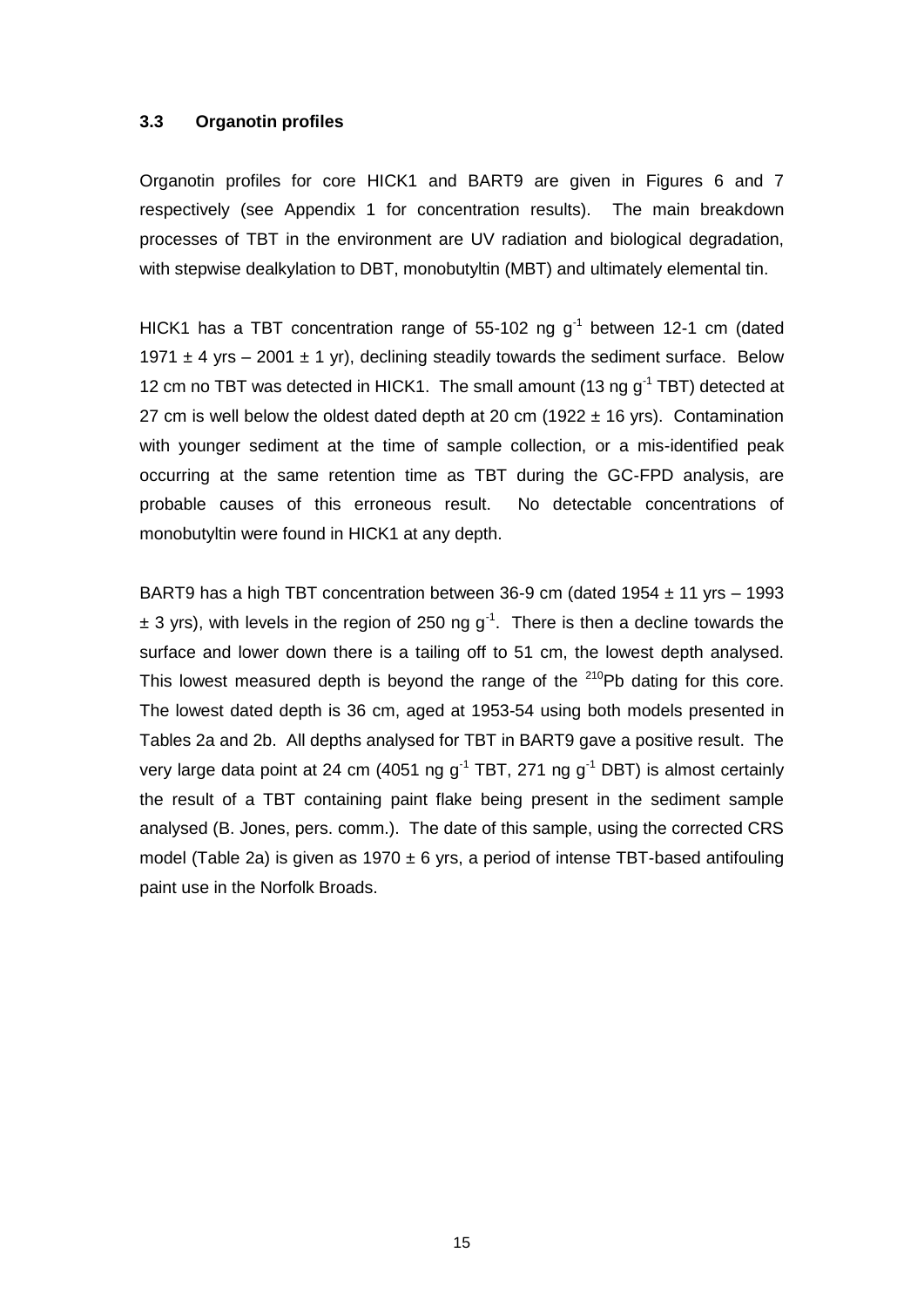

**Figure 6. Organotin profile for HICK1 (dates from Table 1)**



**Figure 7. Organotin profile for BART9 (dates from CRC model, Table 2a)**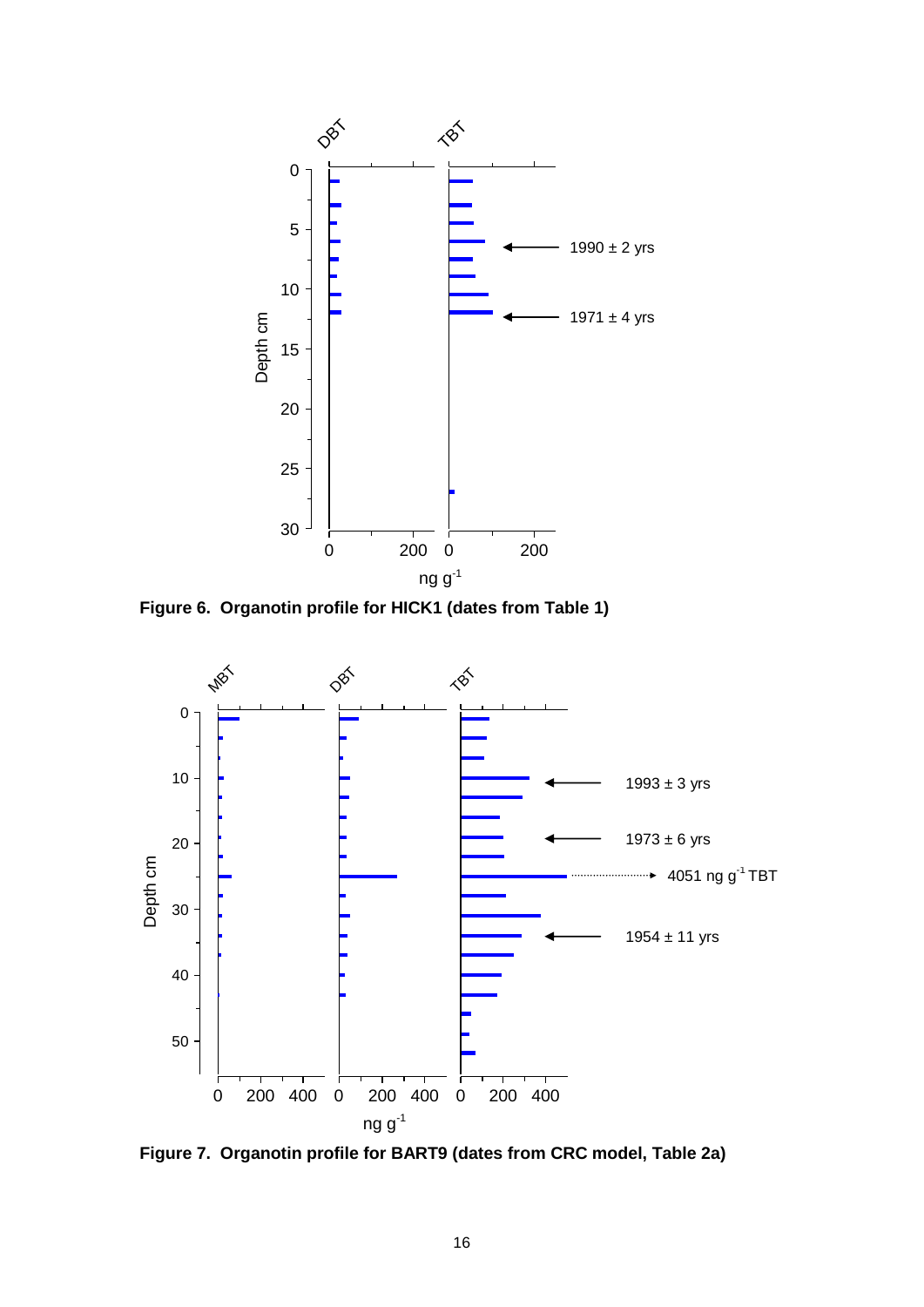The presence of organotins in sediments dated before TBT containing antifoul paint usage and to some extent after the retail ban in 1987, can be explained through processes continually occurring in lake surface sediments. This includes the equilibrium partitioning of hydrophobic compounds between the water and sediment phases and *in-situ* sediment mixing. TBT has a strong affinity to bind to solid particles in suspension or in the bottom sediments (Hoch & Schwesig 2004). This process is however reversible, with equilibrium between the solid and water phases establishing under ideal conditions. Desorption of organotins to the water phase is assisted by resuspension of surface sediments, as the equilibrium state is disturbed (Watanabe et al. 1995). Factors causing sediment resuspension in lakes include wave action, especially in shallower marginal areas (Søndergaard et al. 1992); disturbance from boat propellers (Garrad & Hey 1987); and the action of bottom feeding organisms, such as fish (Havens 1991) e.g. bream *Abramis brama*, which are abundant in the Norfolk Broads. The burrowing action of non-biting midge larvae (Chironomidae) and bivalve molluscs also cause bioturbation and physical mixing of material within the surface layer of lake sediments (Phillips et al. 1994; McCall et al. 1995).

MBT and DBT concentrations are consistently lower than TBT at all core depths, as expected from the degradation kinetics of the butyltin species (Maguire & Tkacz 1985). At the surface (0-1 cm) of BART9, DBT and MBT appear to have elevated concentrations (DBT 98 ng  $g^{-1}$ , MBT 101 ng  $g^{-1}$ ) in relation to the rest of the core and compared to the other cores analysed. Release of these more soluble compounds during the sediment removal operation at Barton Broad between 1995 and 2001 is the probable cause of these elevated surface concentrations. The greater solubility of the degradation products compared to TBT (Maguire et al. 1983), and therefore greater likelihood of desorption from resuspended solid particles, explains why TBT itself is not significantly elevated at the sediment surface. The exposure of buried material, laden with sediment-bound butyltins and TBT-containing paint flakes, provides a direct route for such secondary contamination to the water column and redistribution across the lake.

#### **3.4 Biostratigraphy**

#### *HICK1* (see Appendix 2 for diagram)

Plant macrofossil remains were abundant in HICK1, with dominance by stonewort oospores of the characean genera, *Chara* and *Nitella*. There is a variable but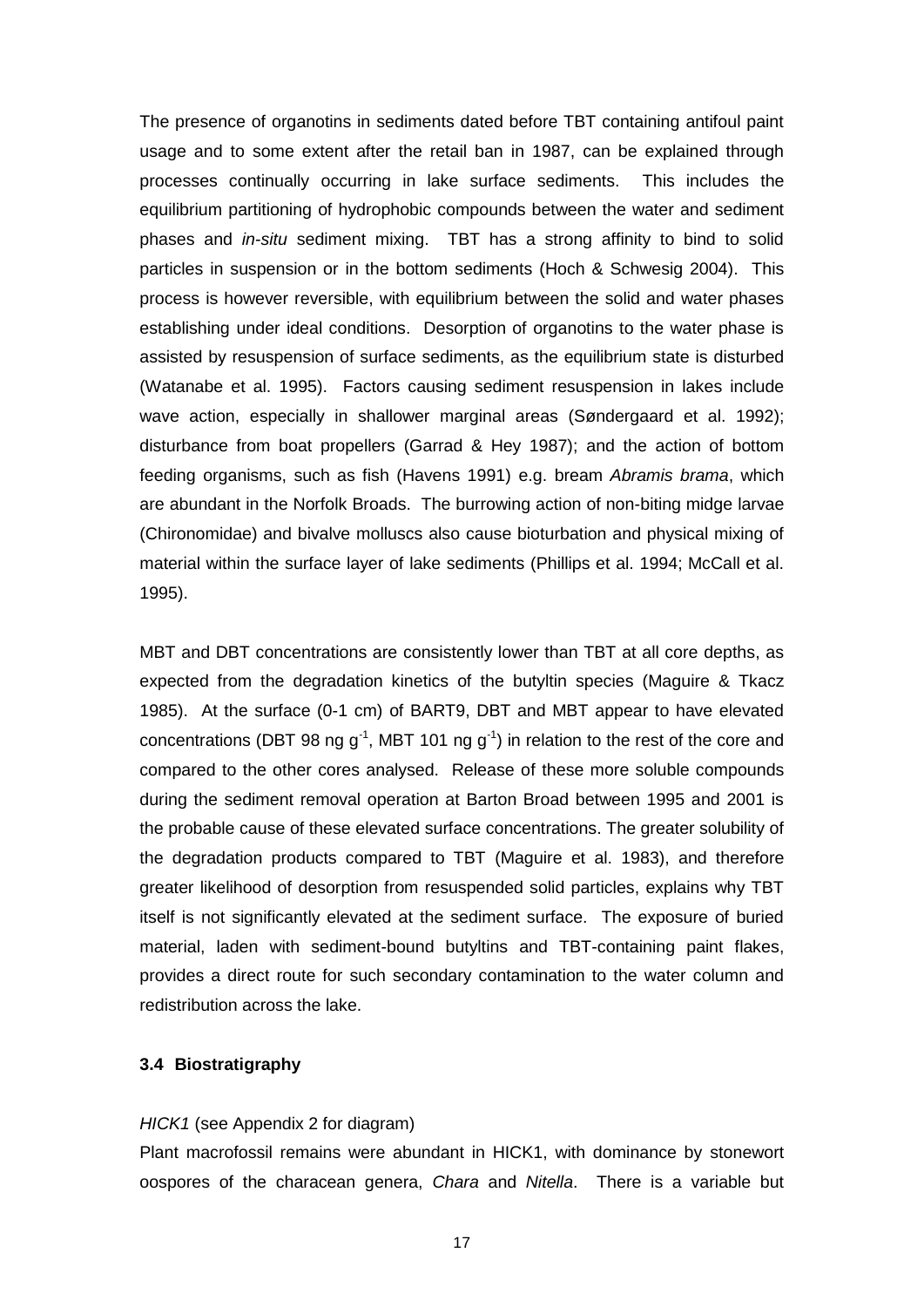persistent record of oospore numbers between 21.5 to 13.5 cm, with very few *Chara* spp. and no *Nitella* spp. found throughout the TBT contaminated period. Seeds of the Holly-leaved naiad (*Najas marina*) were also found in the core but in low numbers and in no particular pattern. Macroinvertebrate remains were numerically dominated by the brackish water mollusc *Potamopyrgus antipodarum*, with *Gyraulus crista* also common. Mollusc abundance follows a similar pattern to the charophyte oospores, with variable numbers up to 13.5 cm and very low numbers above 12 cm. Three other mollusc species, *Lymnaea peregra, Valvata cristata* and *Valvata piscinalis* were also found in the core in small numbers, with virtually all records occurring below 12 cm.

The diatom results suggest a change in community composition at the same time as TBT first appears in the core profile. In particular there is a reduction in the relative contribution of the epiphyte *Cocconeis placentula* and an increase in small benthic *Fragilaria* spp. Reflecting this change, PCA axis 1 scores change markedly at this point in the profile. Furthermore there is a distinct increase in the proportion of organic matter in the sediment above 13 cm (dated 1968  $\pm$  4 yrs) and a corresponding drop in the carbonate content of the sediments. A shift to a higher trophic state in the lake can result in greater organic matter accumulation and in this case an increase in phytoplankton production seems a likely cause. The carbonate source in Hickling includes mollusc shells and that precipitated on growing charopytes. This decrease may reflect reduced abundances in both groups as observed in the macrofossil remains.

Historic botanical records for Hickling Broad have been compiled from Norwich Castle Museum, English Nature archives and Broads Authority survey data. These indicate that plant loss in the broad and an increase in phytoplankton abundance occurred in the late 1960's/early 1970's. Reduction of the area covered by macrophytes, loss of plant species, and an increasing turbidity of the once "gin clear" water (Jackson 1978), were the main responses observed at the time. Figure 8 shows how the number of species of charophytes found in Hickling Broad crashed at the same time as the peak TBT usage period, and recovered after the 1987 ban.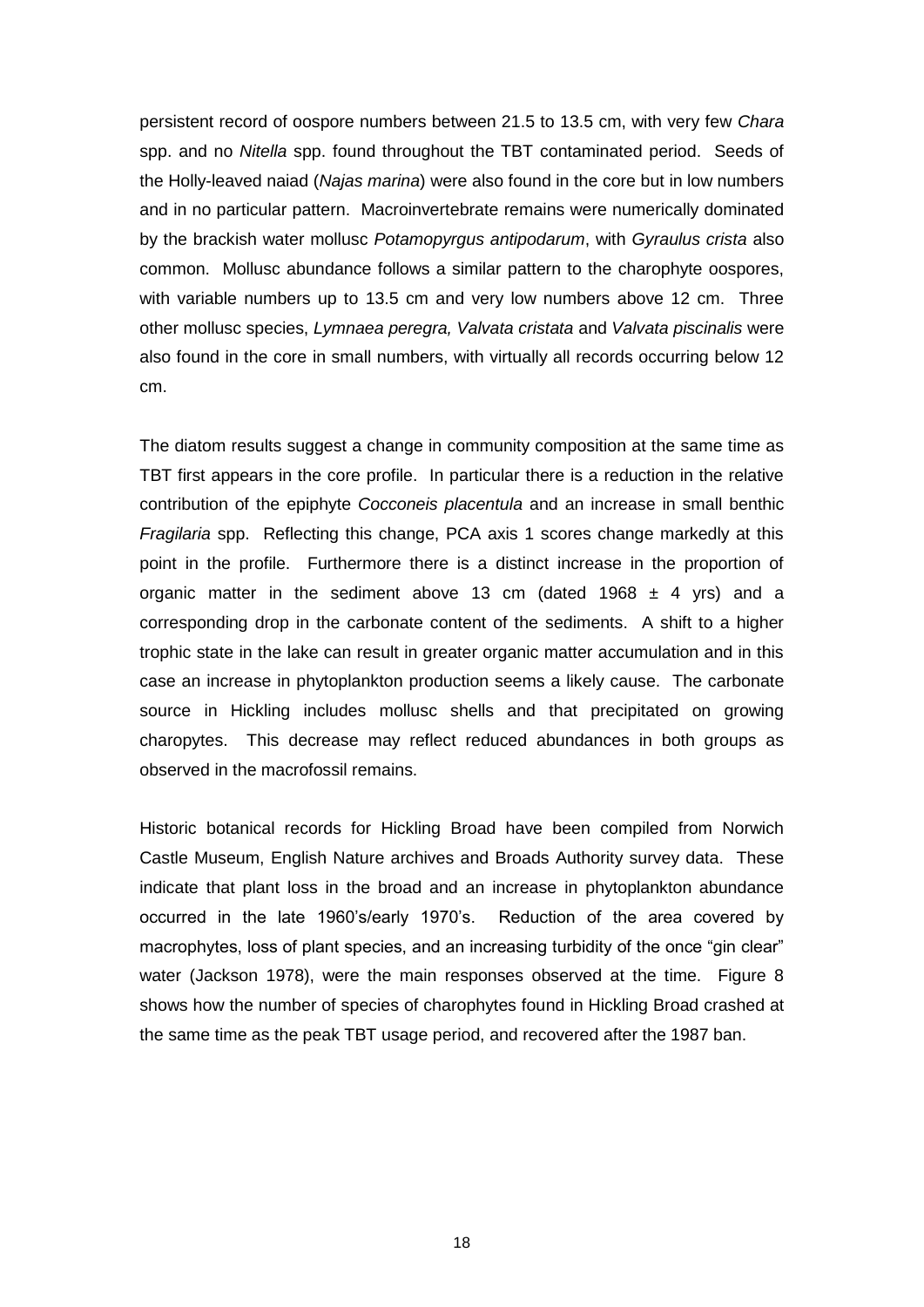

**Figure 8**. **Historical charophyte data for Hickling Broad**

#### *BART9* (see Appendix 3 for diagram)

No macrofossil or diatom analyses have been performed on the BART9 core, so previously dated cores collected from Barton Broad (BART1 and BART5) have been used to make biostratigraphic comparisons. Depths dated 1960 from each core (around the time of macrophyte loss) are marked with a solid line to allow core comparison.

The macrofossils from BART5 suggest *Chara* sp. dominance early in the history of the lake, at a depth corresponding to the very organic rich (peat) period in the LOI profile of BART9 (below 62 cm). The other plant remains of water soldier (*Stratiotes aloides*) and water lily (Nymphaeaceae spp) are variable, but high, up to 30 cm (dated 1960), with reduced abundance to the surface. Botanical records of water soldier from Barton Broad indicate that the species has not been present since around 1969 (Jackson 1978). Presence of the spines in sediment samples dated after this time suggest that a certain amount of sediment mixing has occurred, which makes interpretation of the data less straight-forward.

The diatom community in BART1 shows a decrease of small *Fragilaria* spp. after about 1960, with increasing abundance of planktonic species. A similar pattern of decreased *Fragilaria* spp. and increased planktonic taxa abundance was also observed in Wroxham Broad (WROX1 core) in synchrony with the onset of TBT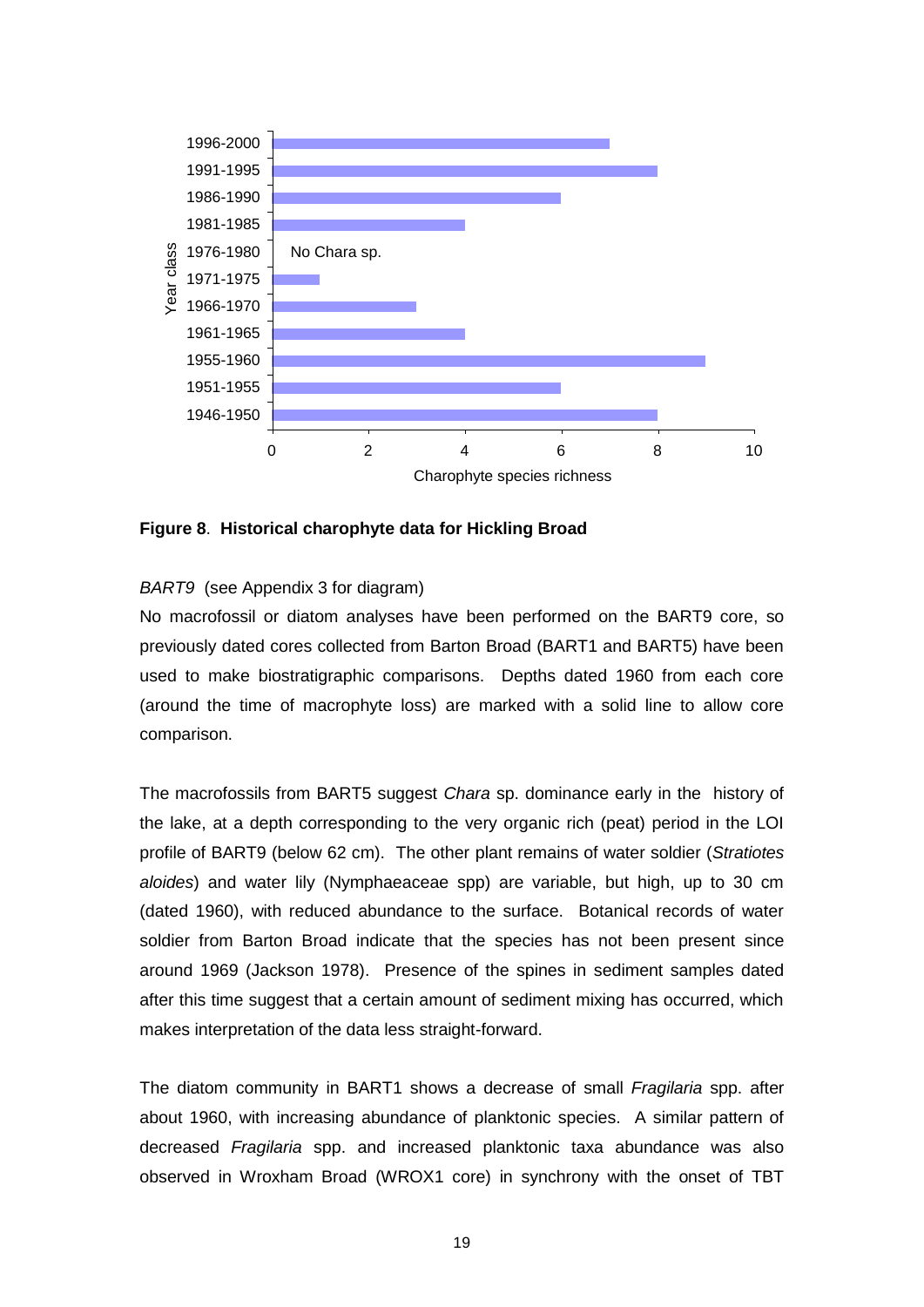usage (Sayer et al. 2001). Together with the macrofossil results the data suggests a switch in lake state coincident with the beginning of TBT usage in the early 1960's.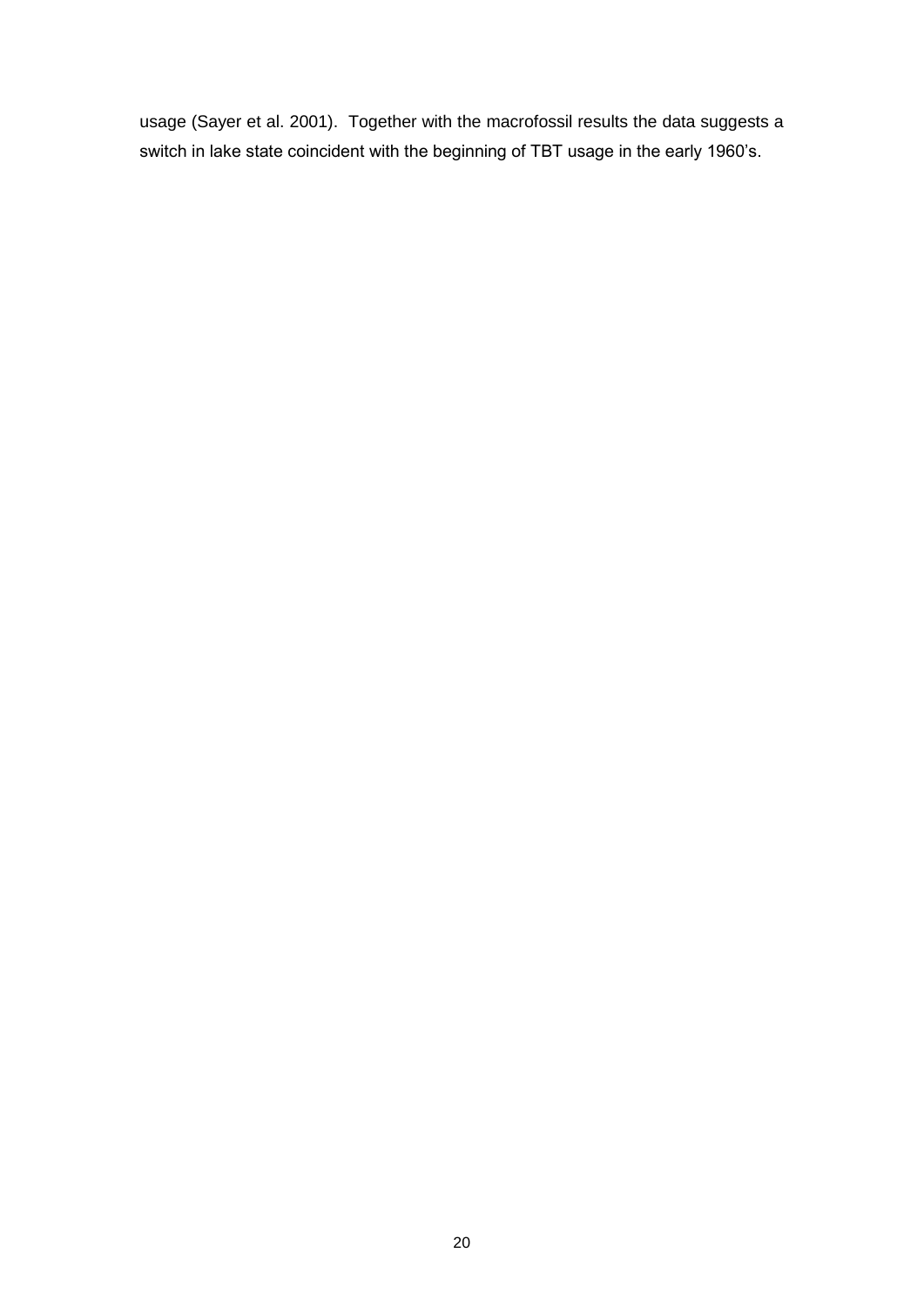#### **4 Discussion**

Contamination of organotin compounds derived from boats coated with TBTcontaining antifoul paints has been shown to be widespread within the Norfolk Broads (Waite 1989; Dowson et al. 1994; Sayer et al. 2001). Variation in relative concentration levels measured in the sediment cores presented here may be due to different volumes of boat traffic during TBT usage (exposure) and differences in TBT degradation post-burial. Data collected by the Broads Authority on the number of boat movements per day, shows the Upper Thurne and Hickling Broad to be one of the less boated areas of the Norfolk Broads (Broads Authority Boat Census 1998). Boat registration data also reveals a much greater number of boats moored at Barton Broad and upstream along the River Ant, compared to the limited amount of moorings at Hickling Broad (Broads Authority Boat Registry 2003). It is assumed that this pattern has remained relatively similar over time, and in turn this suggests that differences in exposure are predominantly responsible for the higher TBT contamination levels detected in Barton Broad. Boat numbers registered on the river Bure upstream of Wroxham Broad (Sayer et al. 2001) are similar to Barton Broad, both of which have correspondingly higher concentration TBT profiles than at Hickling.

The persistence of TBT over time has been highlighted with this study, as well as the continued contamination source from TBT and other biocides (Thomas et al. 2003) bound in paint flakes from boats. The environmental persistence of TBT contained in anaerobic sediments is very high. Work by Dowson et al. (1996) found that the halflife of TBT was not discernible over the duration of their experiment, but appeared to be in the order of tens of decades, which this study confirms. Contamination from TBT is shown to be a relevant contemporary issue with regard to dredging and sediment removal operations at affected sites. The propensity of DBT and MBT to desorb from disturbed sediments makes what was once considered a past pollution problem of potential current relevance. Toxicological data on the impact of the degradation products upon aquatic organisms is somewhat limited, but generally indicates a lower risk than TBT itself. The result obtained from 27 cm depth in Barton Broad indicates that much higher average sediment TBT concentrations may occur where there is paint flake presence. Further sampling to obtain information on the spatial variability of organotin sediment concentration, within a sampling site, would reveal the extent and significance of this problem.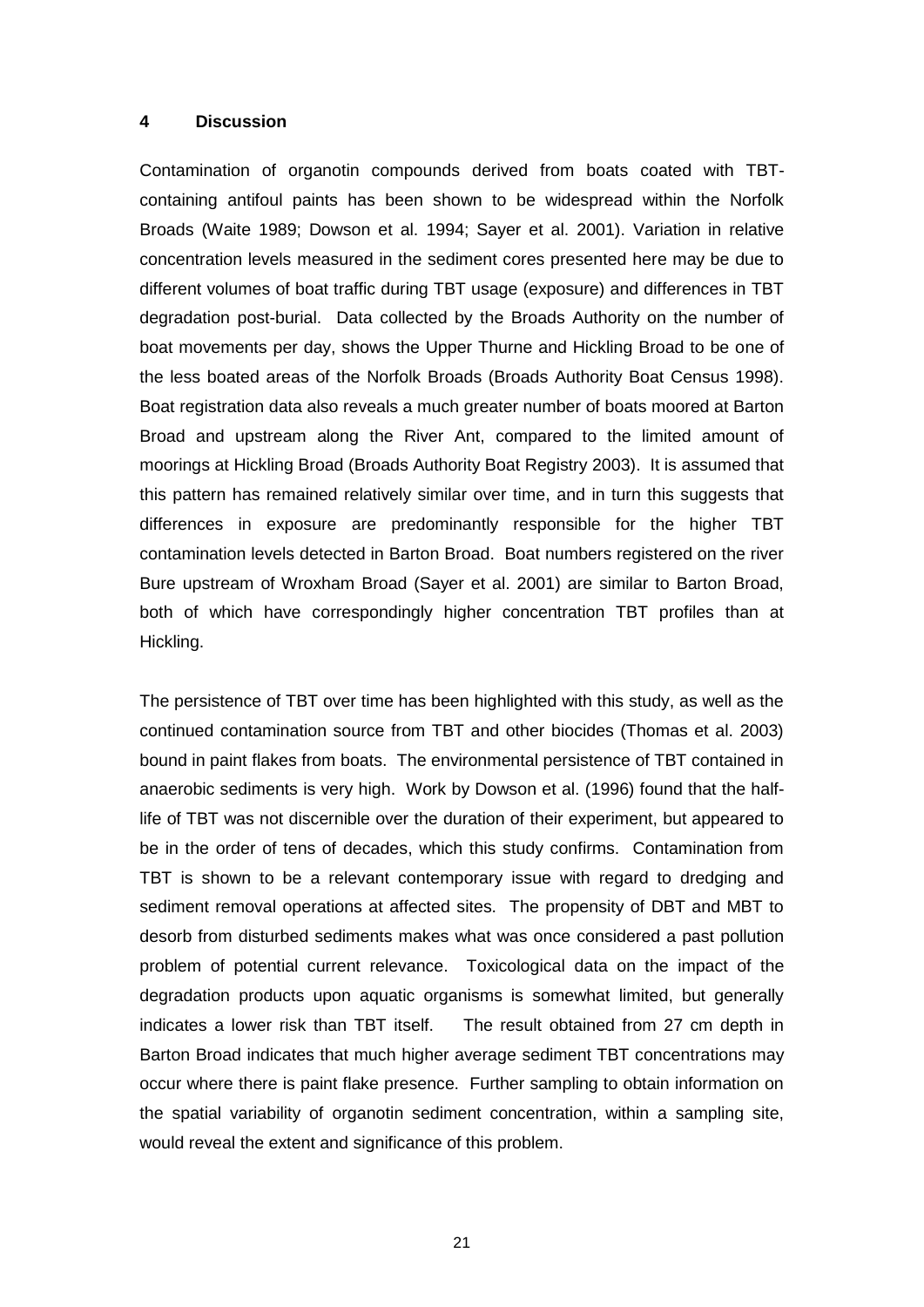The overall picture from the quantified remains is one of reduced macrophyte abundance and associated diatoms and molluscs post TBT use. Changes in the diatom community assemblage occur through both of the cores analysed, with a shift in HICK1 being coincident with the initial detection of TBT in the sediment samples. The diatom community shift in BART9 also occurs at the time of TBT introduction as an antifoulant. Macrophyte remains are greatly reduced or absent during the TBT contaminated phase, with a similar pattern observed for mollusca in the Hickling core. The proposed model of TBT's toxic effects in these shallow lakes as proposed by Sayer et al. (2001) and Jackson et al. (in prep.) is therefore fully supported by the data gathered herein.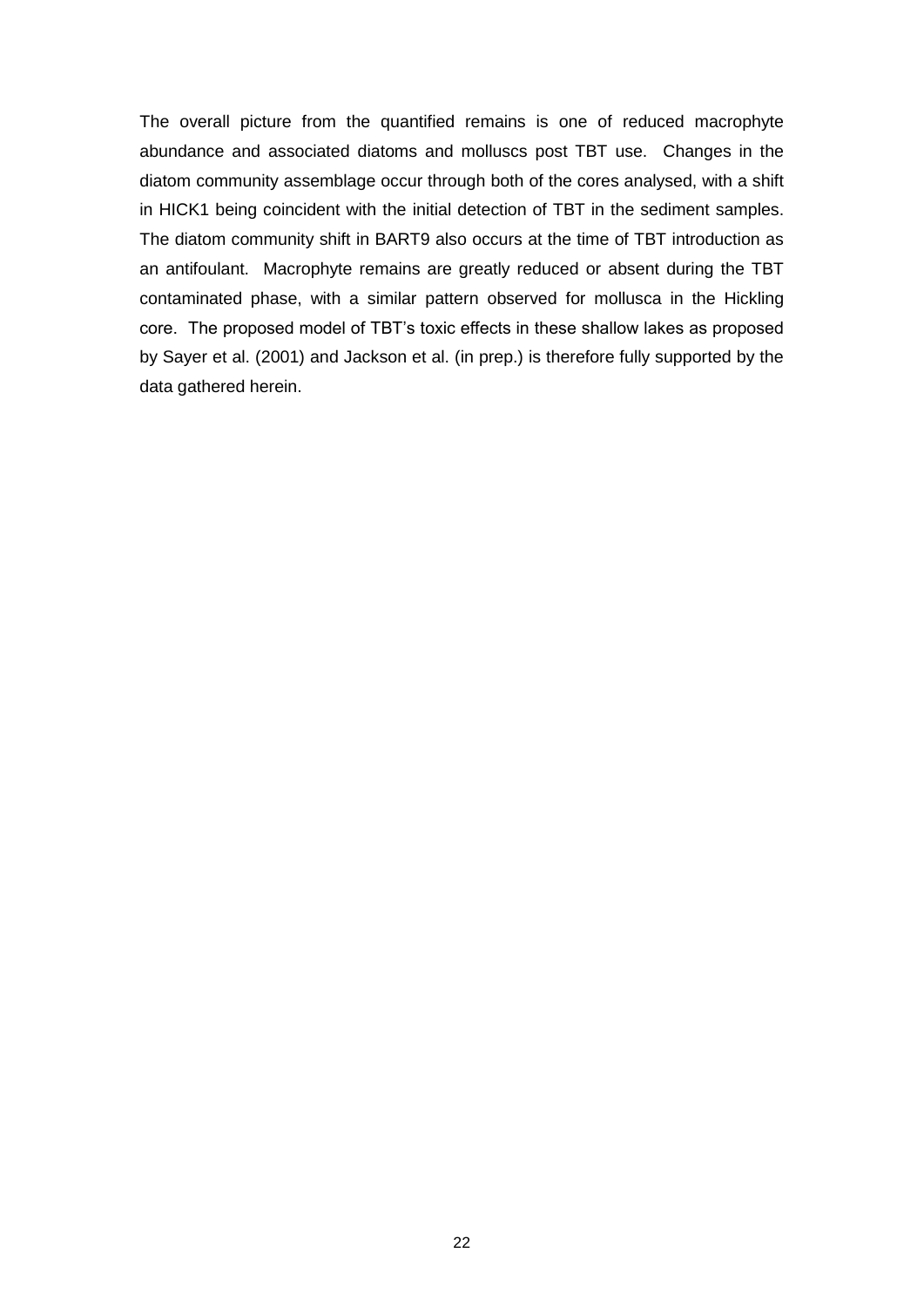#### **5 Conclusions**

This study shows that the contamination from organotin containing antifoul paint is widespread in the Norfolk Broads. Further, changes in the biostratigraphical data, particularly macrofossils, suggest large-scale alteration to the Broads aquatic ecosystem coincident with TBT usage, with evidence consistently pointing to substantial loss of aquatic plants and associated invertebrate fauna. Moreover, there has been little demonstration of any sustained plant recovery since this time.

We suggest that TBT contamination induced considerable degradation of the aquatic ecosystem in the Norfolk Broads, and potentially presents a contemporary toxicological hazard despite the 1987 retail ban. TBT has been found to have caused havoc in marine systems and may have had equally as damaging effects when used in freshwaters.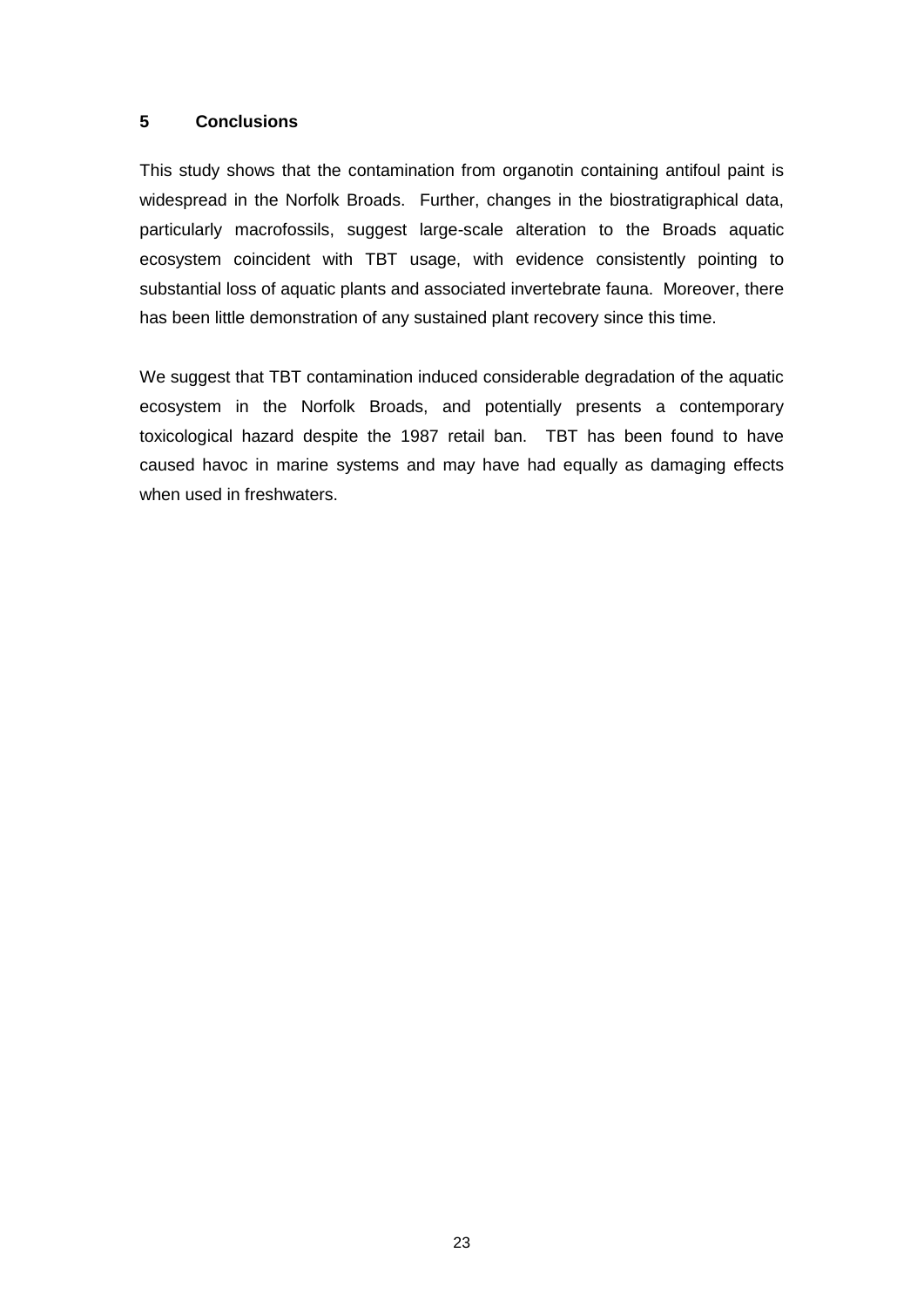#### **6 References**

Appleby, P. G., 2002. Chronostratigraphic techniques in recent sediments. Tracking Environmental Change Using Lake Sediments Volume 1: Basin Analysis, Coring and Chronological Techniques Kluwer Academic, 171-203.

Appleby, P. G., P. J. Nolan, D. W. Gifford, M. J. Godfrey, F. Oldfield, N. J. Anderson & R. W. Battarbee, 1986.  $^{210}$ Pb dating by low background gamma counting, Hydrobiologia 141: 21-27.

Appleby, P. G. & F. Oldfield, 1978. The calculation of  $^{210}$ Pb dates assuming a constant rate of supply of unsupported <sup>210</sup>Pb to the sediment, Catena 5: 1-8.

Appleby, P. G., N. Richardson & P. J. Nolan, 1992. Self-absorption corrections for well-type germanium detectors, Nucl. Inst. & Methods B 71: 228-233.

Battarbee, R. W., V. J. Jones, R. J. Flower, N. G. Cameron, H. Bennion, L. Carvalho

& S. Juggins, 2001. Diatoms. In J. P. Smol, H. J. B. Birks & W. M. Last (eds),

Terrestrial, Algal and Siliceous Indicators Kluwer Academic, London: 155-202.

Birks, H. H., 2001. Plant macrofossils. In J. P. Smol, H. J. B. Birks & W. M. Last (eds), Terrestrial, Algal and Siliceous Indicators Kluwer Academic, London: 49-74.

Dean, W. E., 1974. Determination of carbonate and organic matter in calcareous sediments and sedimentary rocks by loss on ignition: comparison with other methods, J. Sediment. Petrol. 44: 242-248.

Dowson, P. H., J. M. Bubb & J. N. Lester, 1994. The effectiveness of the 1987 retail ban on TBT based antifouling paints in reducing butyltin concentrations in East-Anglia, UK, Chemosphere 28: 905-910.

Dowson, P. H., J. M. Bubb & J. N. Lester, 1996. Persistence and Degradation Pathways of Tributyltin in Freshwater and Estuarine Sediments, Estuarine, Coastal and Shelf Science 42: 551-562.

Garrad, P. N. & R. D. Hey, 1987. Boat traffic, sediment resuspension and turbidity in a Broadland river, Journal of Hydrology 95: 289-297.

Havens , K. E., 1991. Fish-induced sediment resuspension - effects on phytoplankton biomass and community structure in a shallow hypereutrophic lake, Journal of Plankton Research 13: 1163-1176.

Hoch, M. & D. Schwesig, 2004. Parameters controlling the partitioning of tributyltin (TBT) in aquatic systems, Applied Geochemistry 19: 323-334.

Jackson, M. J., 1978. The changing status of aquatic macrophytes in the Norfolk Broads - A survey of twenty broads in the summer of 1977 and a review of existing records, Trans. Norf. Nor. Nat. Soc. 24: 137-152.

Jackson. M. J., C. Sayer, D.J. Hoare, G. L. Simpson, J.I. Jones, M. J. Waldock, J. Reed, A. C. G. Henderson, J. F. Boyle & P. G. Appleby (in prep.) Catastrophic toxicological effects of Tributyltin (TBT) in shallow lake ecosystems.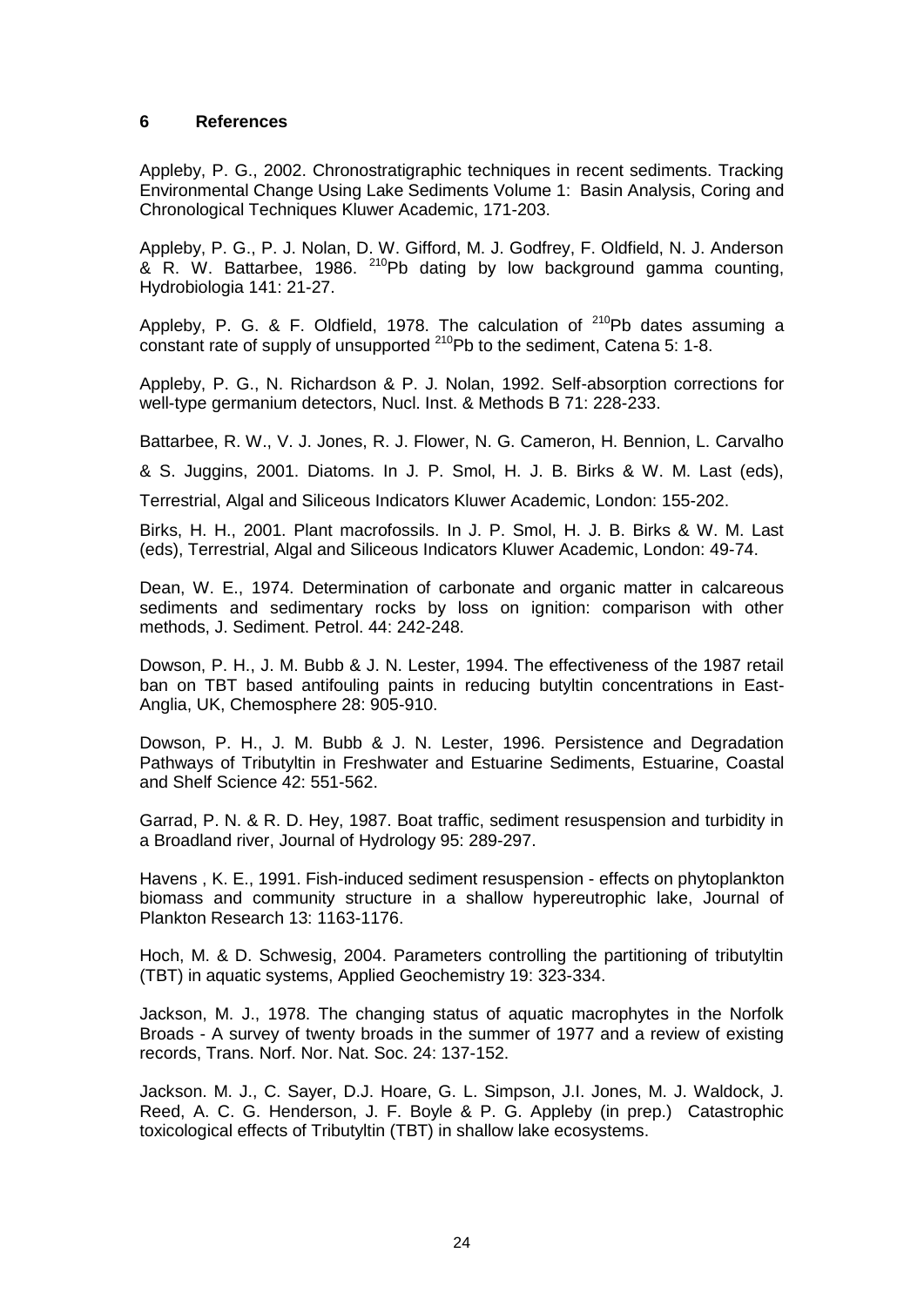Maguire, R. J., J. H. Carey & E. J. Hale, 1983. Degradation of the tri-*n*-butyltin species in water., Journal of Agricultural Food Science 31: 1060-1065.

Maguire, R. J. & R. J. Tkacz, 1985. Degradation of the tri-*n*-butyltin species in water and sediment from Toronto Harbour, Journal of Agricultural and Food Chemistry 33: 947-953.

McCall, P. L., M. J. S. Tevesz, X. S. Wang & J. R. Jackson, 1995. Particle mixing rates of fresh-water bivalves - Anadonta grandis (Unionidae) and Sphaerium striatinum (Pisidiidae), Journal of Great Lakes Research 21: 333-339.

Phillips, G., R. Jackson, C. Bennett & A. Chilvers, 1994. The importance of sediment phosphorus release in the restoration of very shallow lakes (the Norfolk-Broads, England) and implications for biomanipulation, Hydrobiologia 276: 445-456.

Sayer, C.D., M. J. Jackson, G. L. Simpson, M. J. Waldock, J. Reed, A. C. G. Henderson, J. F. Boyle & P. G. Appleby. Tributyltin (TBT) and the decline of the Norfolk Broads. Research Report No. 83. 2001. ECRC, London. Final Report to the Department for Environment, Food and Rural Affairs.

Søndergaard, M., P. Kristensen & E. Jeppesen, 1992. Phosphorus release from resuspended sediment in the shallow and wind-exposed Lake Arreso, Denmark, Hydrobiologia 228: 91-99.

ter Braak, C. J. F.& P. Smilauer, 1998. CANOCO Reference Manual and User's Guide to Canoco for Windows: Software for Canonical Community Ordination 4, Microcomputer Power, New York, USA.

Thomas, K. V., M. McHugh, M. Hilton & M. J. Waldock, 2003. Increased persistence of antifouling paint biocides when associated with paint particles, Environmental Pollution 123: 153-161.

Waite, M. E., 1989. Organotin concentrations in the rivers Bure and Yare, Norfolk Broads, England, Applied Organometallic Chemistry 3: 383-391.

Waldock, M. J., M. E. Waite, D. Miller, D. J. Smith & R. J. Law. The determination of total tin and organotin compounds in environmental samples. 4. 1989. MAFF, Lowestoft. Aquatic Environment Protection: Analytical Methods.

Watanabe, N., S. Sakai & H. Takatsuki, 1995. Release and degradation half lives of tributyltin in sediment, Chemosphere 31: 2809-2816.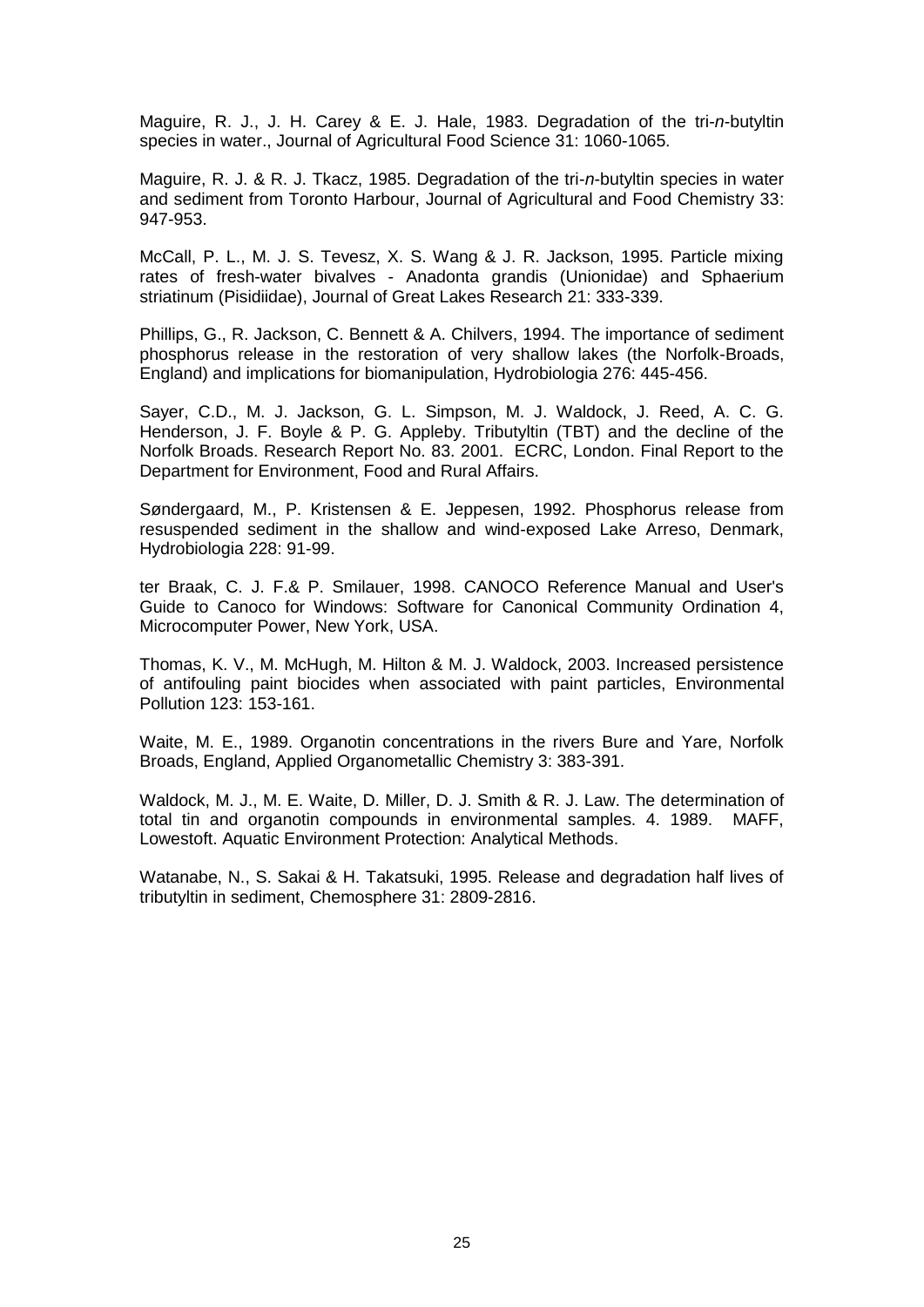| Core         | <b>Depth</b>              | твт   | DBT                                   | <b>MBT</b> |
|--------------|---------------------------|-------|---------------------------------------|------------|
|              | $\underline{\mathbf{cm}}$ |       | $\underline{ng}$ $\underline{g}^{-1}$ |            |
| HICK1        | $1.0 - 1.5$               | 58    | 27                                    | < 8        |
|              | $3.0 - 3.5$               | 55    | 31                                    | < 8        |
|              | $4.5 - 5.0$               | 59    | 19                                    | $5$        |
|              | $6.0 - 6.5$               | 86    | 29                                    | 8<         |
|              | $7.5 - 8.0$               | 58    | 24                                    | $<$ 7      |
|              | $9.0 - 9.5$               | 64    | 21                                    | $\leq$ 4   |
|              | $10.5 - 11.0$             | 95    | 32                                    | $5$        |
|              | $12.0 - 12.5$             | 102   | 32                                    | < 9        |
|              | $15.0 - 15.5$             | < 6   | $<$ 5                                 | $5$        |
|              | $18.0 - 18.5$             | $<$ 5 | $\leq 4$                              | $<$ 4      |
|              | $21.0 - 21.5$             | $<$ 5 | $\leq$ 4                              | $\leq$ 4   |
|              | 24.0 - 24.5               | $<$ 7 | $<$ 5                                 | $5$        |
|              | $27.0 - 27.5$             | 13    | $<$ 3                                 | $<$ 3      |
| <b>BART9</b> | $0 - 1$                   | 139   | 98                                    | 101        |
|              | $3 - 4$                   | 123   | 41                                    | 25         |
|              | $6 - 7$                   | 112   | 24                                    | 14         |
|              | $9 - 10$                  | 322   | 53                                    | 33         |
|              | $12 - 13$                 | 292   | 50                                    | 22         |
|              | $15 - 16$                 | 184   | 39                                    | 24         |
|              | $18 - 19$                 | 205   | 40                                    | 17         |
|              | 21 - 22                   | 206   | 38                                    | 27         |
|              | 24 - 25                   | 4051  | 271                                   | 68         |
|              | 27 - 28                   | 214   | 36                                    | 25         |
|              | $30 - 31$                 | 378   | 52                                    | 21         |
|              | $33 - 34$                 | 289   | 42                                    | 23         |
|              | $36 - 37$                 | 252   | 44                                    | 19         |
|              | 39 - 40                   | 194   | 30                                    | $<$ 4      |
|              | 42 - 43                   | 174   | 34                                    | 20         |
|              | 45 - 46                   | 51    | $<$ 10                                | nd         |
|              | 48 - 49                   | 46    | $<$ 10                                | nd         |
|              | $51 - 52$                 | 69    | $<$ 10                                | nd         |

### **Appendix 1 Table of organotin concentration with depth**

< values mean the compound's response was below the operational LOD nd – no data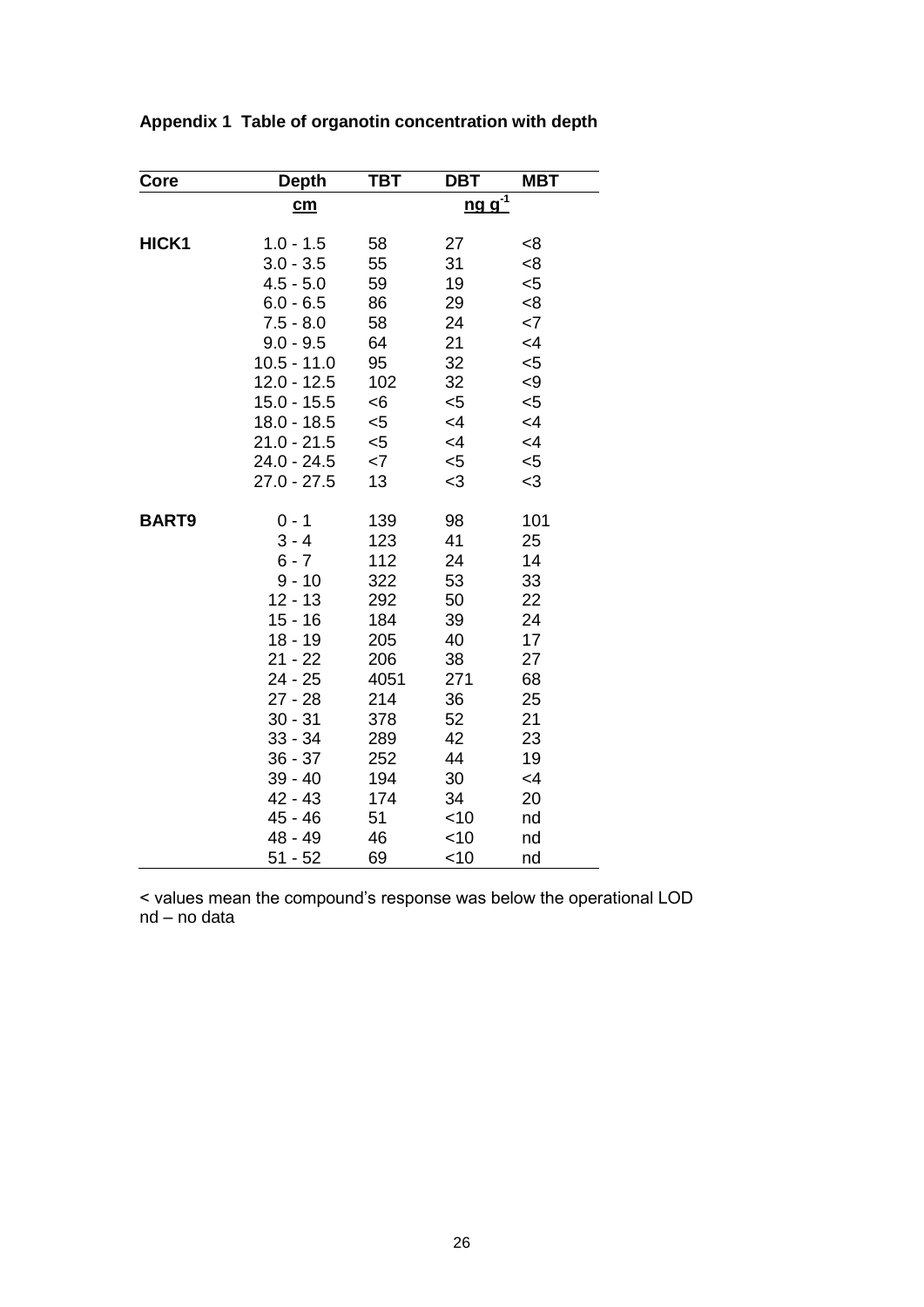